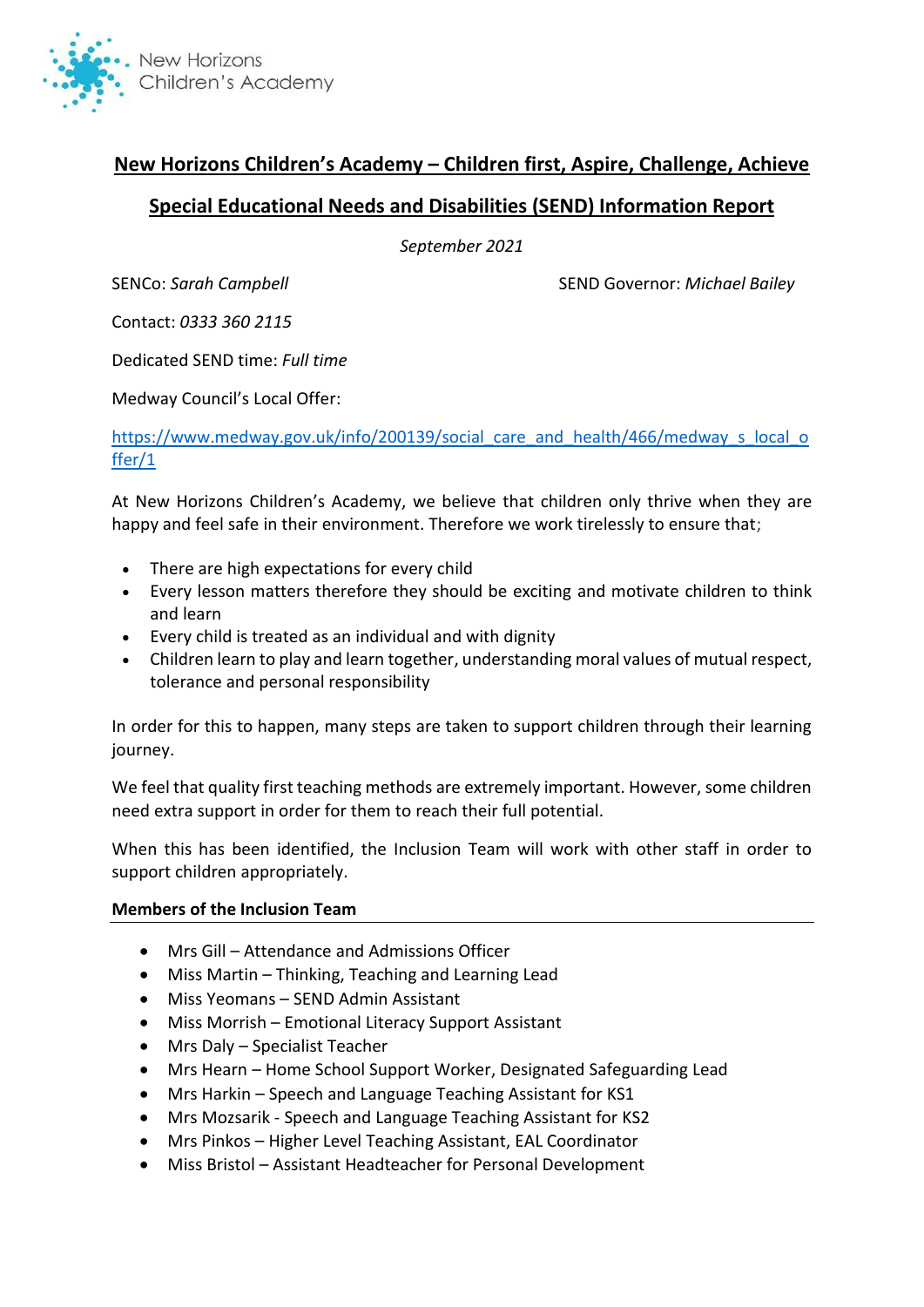

- Miss Thornton Lead Practitioner for Behaviour and Attitudes
- Mrs Campbell Special Educational Needs Coordinator

# **Glossary of commonly used acronyms**

| AAP          | <b>Attendance Advisory Practitioner</b>      |
|--------------|----------------------------------------------|
| <b>ADHD</b>  | Attention Deficit and Hyperactivity Disorder |
| <b>ADD</b>   | <b>Attention Deficit Disorder</b>            |
| <b>ASD</b>   | Autistic Spectrum Disorder                   |
| <b>BSP</b>   | <b>Behaviour Support Plan</b>                |
| <b>CAMHS</b> | Child and Adolescent Mental Health Service   |
| ChiN         | Child In Need                                |
| <b>CP</b>    | <b>Child Protection</b>                      |
| <b>CT</b>    | <b>Class Teacher</b>                         |
| CoP          | Code of Practice                             |
| C&L          | <b>Cognition and Learning</b>                |
| C&I          | Communication and Interaction                |
| <b>DCD</b>   | Developmental Co-ordination Disorder         |
| <b>EHA</b>   | Early Help Assessment                        |
| <b>EYFS</b>  | <b>Early Years Foundation Stage</b>          |
| EP           | <b>Educational Psychologist</b>              |
| <b>EHCP</b>  | Education, Health and Care Plan              |
| <b>ELSA</b>  | <b>Emotional Literacy Support Assistant</b>  |
| EAL          | English as an Additional Language            |
| <b>FSM</b>   | <b>Free School Meals</b>                     |
| HI           | <b>Hearing Impairment</b>                    |
| <b>HLTA</b>  | <b>Higher Level Teaching Assistant</b>       |
| <b>ISR</b>   | In School Review                             |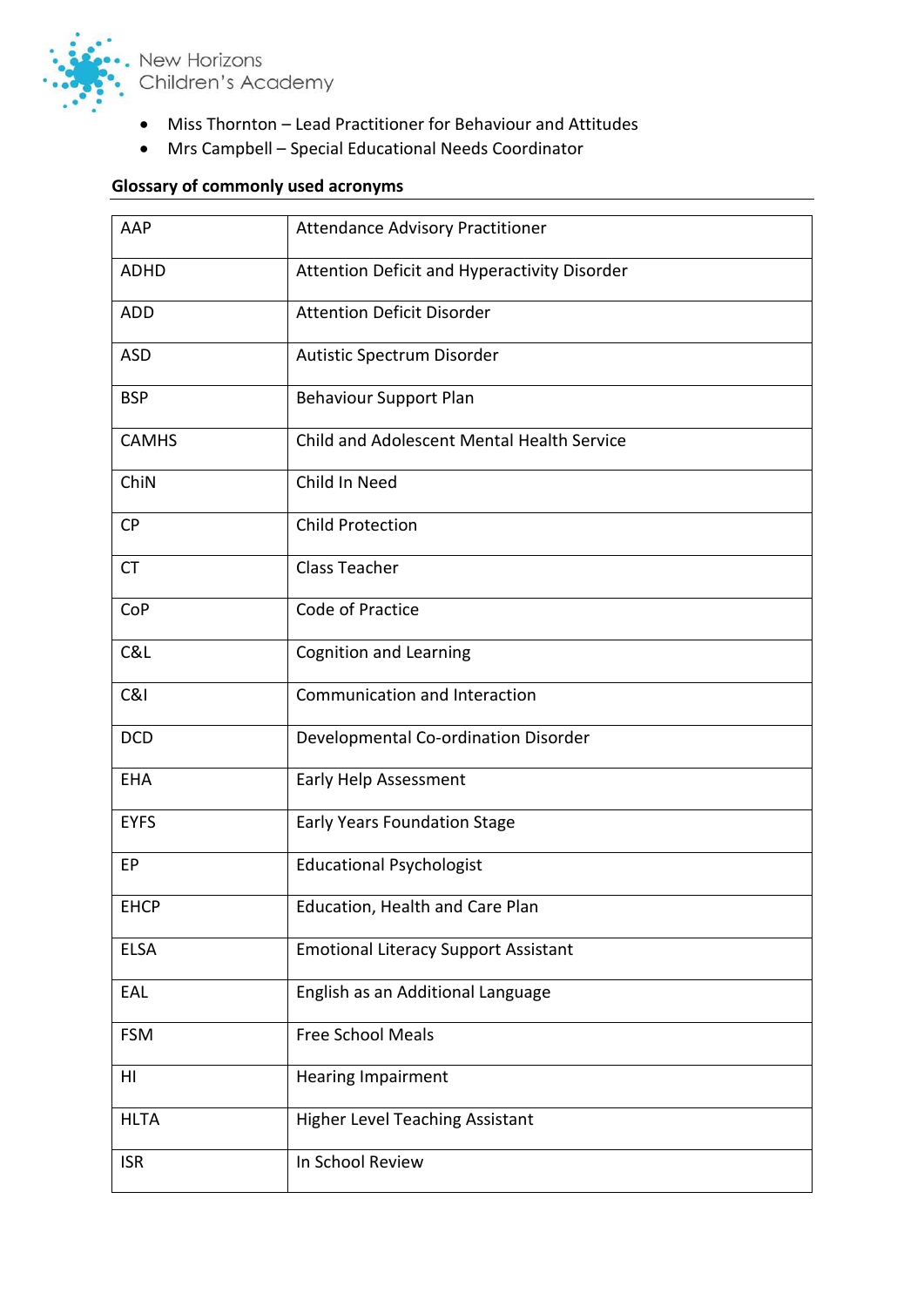

, New Horizons<br>, Children's Academy

| KS             | <b>Key Stage</b>                           |
|----------------|--------------------------------------------|
| LA             | Local Authority                            |
| <b>LAC</b>     | Looked After Child                         |
| <b>MLD</b>     | <b>Moderate Learning Difficulty</b>        |
| <b>NC</b>      | <b>National Curriculum</b>                 |
| OT             | <b>Occupational Therapist</b>              |
| ODD            | <b>Oppositional Defiance Disorder</b>      |
| PR             | <b>Parental Responsibility</b>             |
| PD             | <b>Physical Disability</b>                 |
| <b>PMLD</b>    | Profound and Multiple Learning Disability  |
| PP             | <b>Pupil Premium</b>                       |
| <b>SBSP</b>    | <b>School Based Support Plan</b>           |
| SSG            | <b>School Support Group</b>                |
| <b>SENSA</b>   | <b>SEND Support Agreement</b>              |
| <b>S&amp;P</b> | Sensory and/or Physical Needs              |
| SPD            | <b>Sensory Processing Disorder</b>         |
| <b>SLD</b>     | Severe Learning Difficulty                 |
| <b>SEMH</b>    | Social, Emotional and Mental Health        |
| <b>SEND</b>    | Special Educational Needs and Disabilities |
| <b>SENCo</b>   | Special Educational Needs Co-ordinator     |
| SpLD           | <b>Specific Learning Difficulty</b>        |
| SaLT           | Speech and Language Therapy                |
| <b>TA</b>      | <b>Teaching Assistant</b>                  |
| <b>TAF</b>     | Team Around the Family                     |
| VI             | Visual Impairment                          |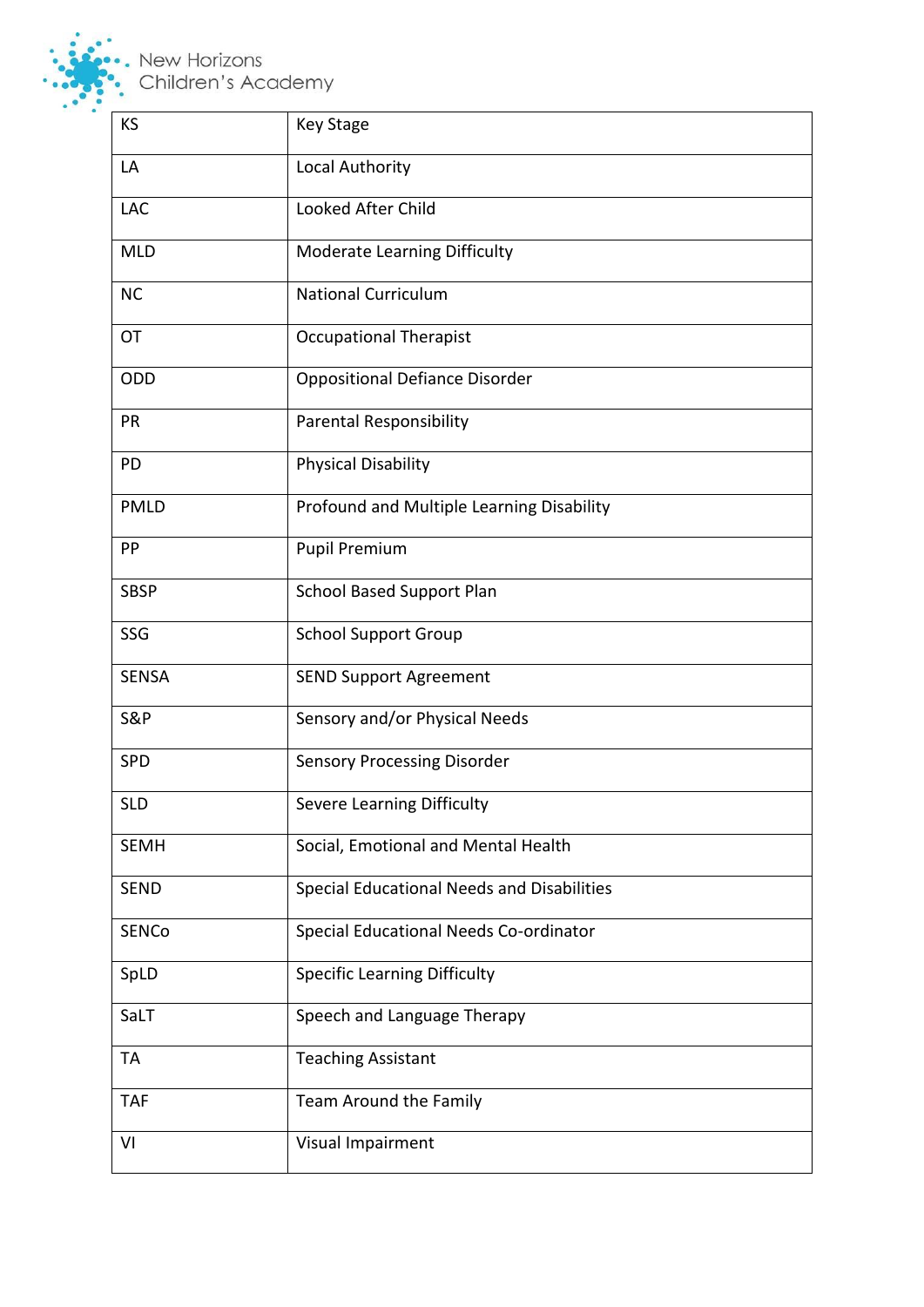

#### **Whole School Approach**

High quality first teaching and additional interventions are defined through our annual dialogue across the school contributing to our provision management approach. These documents help us to regularly review and record what we offer EVERY child or young person in our care and what we offer additionally. These discussions also serve to embed our high expectations among staff about quality first teaching and the application of a differentiated and personalised approach to teaching and learning. We make it a point to discuss aspirations with ALL our learners.

Underpinning ALL our provision in school is the **graduated approach** cycle of:



All teachers are responsible for every child in their care, including those with special educational needs.

**Assess:** *A pupil's needs are assessed initially by their Class Teacher through their formative and summative assessments. If it is felt that any further advice is needed, pupils can be raised to the Inclusion Team who meet once every three weeks to discuss pupils within the school.* 

*If further support is needed, pupils can then be raised at the In School Review which takes place three times a year and is attended by the school's Educational Psychologist. During these meetings, it may be decided that a child will be placed on the SEND register or that an Education, Health and Care assessment will be applied for.* 

**Plan:** *Following Inclusion Meetings or In School Reviews, recommendations for pupils are made and passed back to the class teacher.*

*If pupils are placed on the SEND register, a SEND Support Agreement will be compiled by the class teacher in conjunction with the SENCo, the pupil and parents/carers. This will outline targets as well as the support the pupil will receive. Any interventions that a pupil receives will be detailed on EduKey (online provision mapping software).* 

**Do:** *Recommendations are then implemented by the class teacher as well as any other staff involved with the pupil, e.g. Teaching Assistant, EAL Coordinator, Emotional Literacy Support Assistant.* 

*Support detailed on SEND Support Agreements will be put in place and pupil targets will be worked on with the support of parents/carers. Targets are discussed and shared with the pupil so that they are aware of what they are working towards.*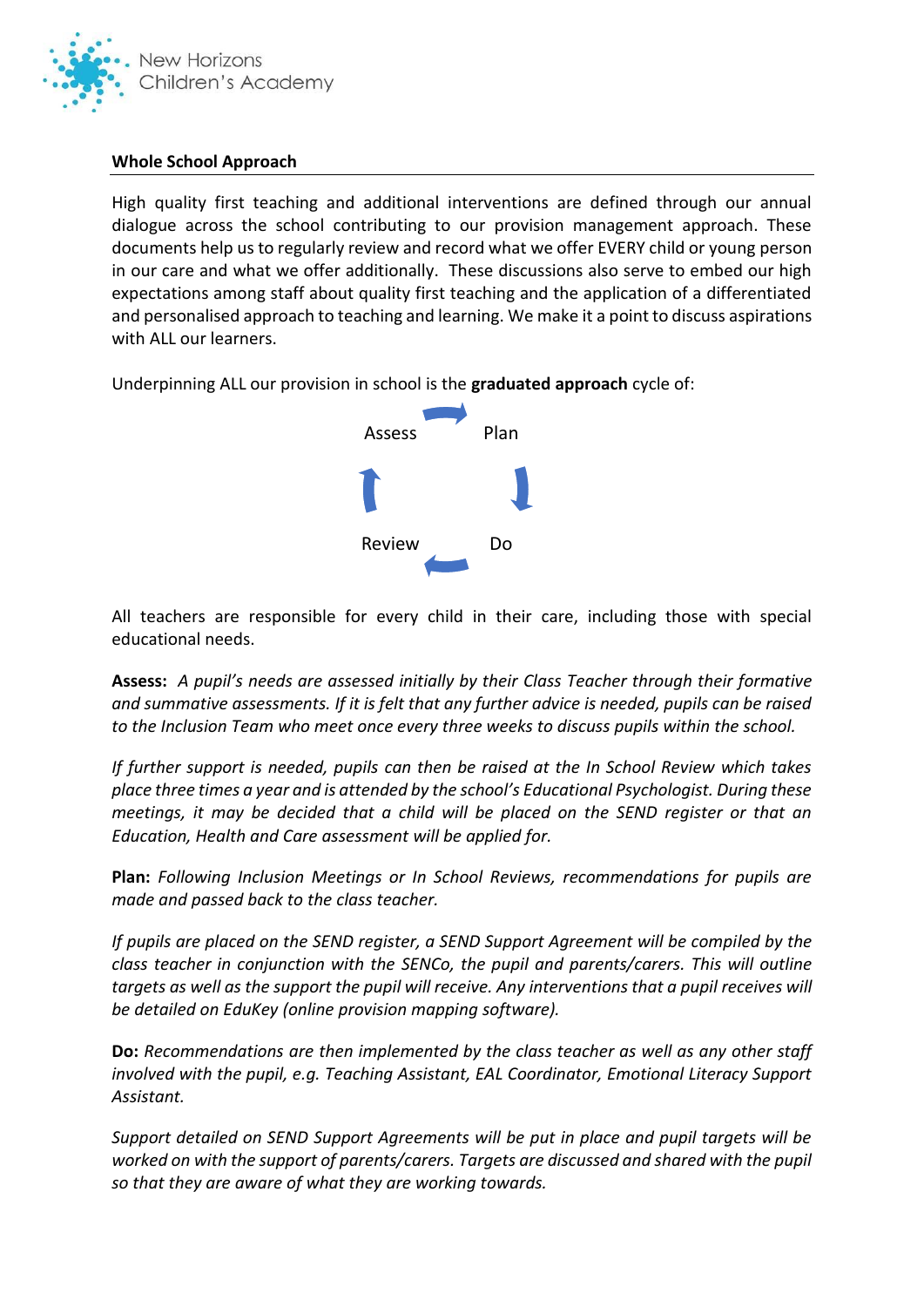

*Interventions detailed on EduKey (online provision mapping software) will take place. They can be led by a variety of staff members, including Class Teachers, Teaching Assistants, the EAL Coordinator, the Emotional Literacy Support Assistant or the Home School Support Worker.* 

**Review:** *In School Review update meetings are held within four weeks of the In School Review to ensure that recommendations have been put in place and to decide whether any further action needs to be taken.* 

*SEND Support Agreements will be reviewed three times a year with parents/carers with new targets set and support reviewed each time.* 

*Interventions on EduKey (online provision mapping software) will be reviewed at the end of each term (every 6-8 weeks) to ensure that they remain appropriate and continue to have an impact.* 

Having consulted with children, young people and their parents/carers, all our additional provision (internal or external) is based on an agreed outcomes approach.

### **Special Educational Needs and Disabilities**

Children and young people's SEND are generally thought of in the following four broad areas of need and support:

- 1. Communication and interaction
	- *Private Speech and Language Therapist employed for 18 days per year*
	- *MCH Speech and Language Therapist can be referred to when pupils have an EHCP or meet NHS criteria*
	- *Teaching Assistants deliver various Speech and Language programmes for pupils who require Speech and Language support*
	- *Outside agencies referred to when further support needed, e.g. Marlborough Outreach and Fortis Trust outreach and recommendations followed*
	- *Lego Therapy interventions*
	- *Hamish and Milo well-being intervention*
	- *Social skills and social interaction support provided*
- 2. Cognition and learning
	- *High quality first teaching*
	- *Educational Psychologist support available*
	- *Interventions led by Teaching Assistants*
	- *Support from outreach teams when needed, e.g. Dane Court*
	- *Intervention programmes purchased and Teaching Assistants trained to deliver them in order to target specific cognitive needs, e.g. Precision Teaching*
- 3. Social, emotional and mental health
	- *Full time Emotional Literacy Support Assistant employed*
	- *Educational Psychologist support available*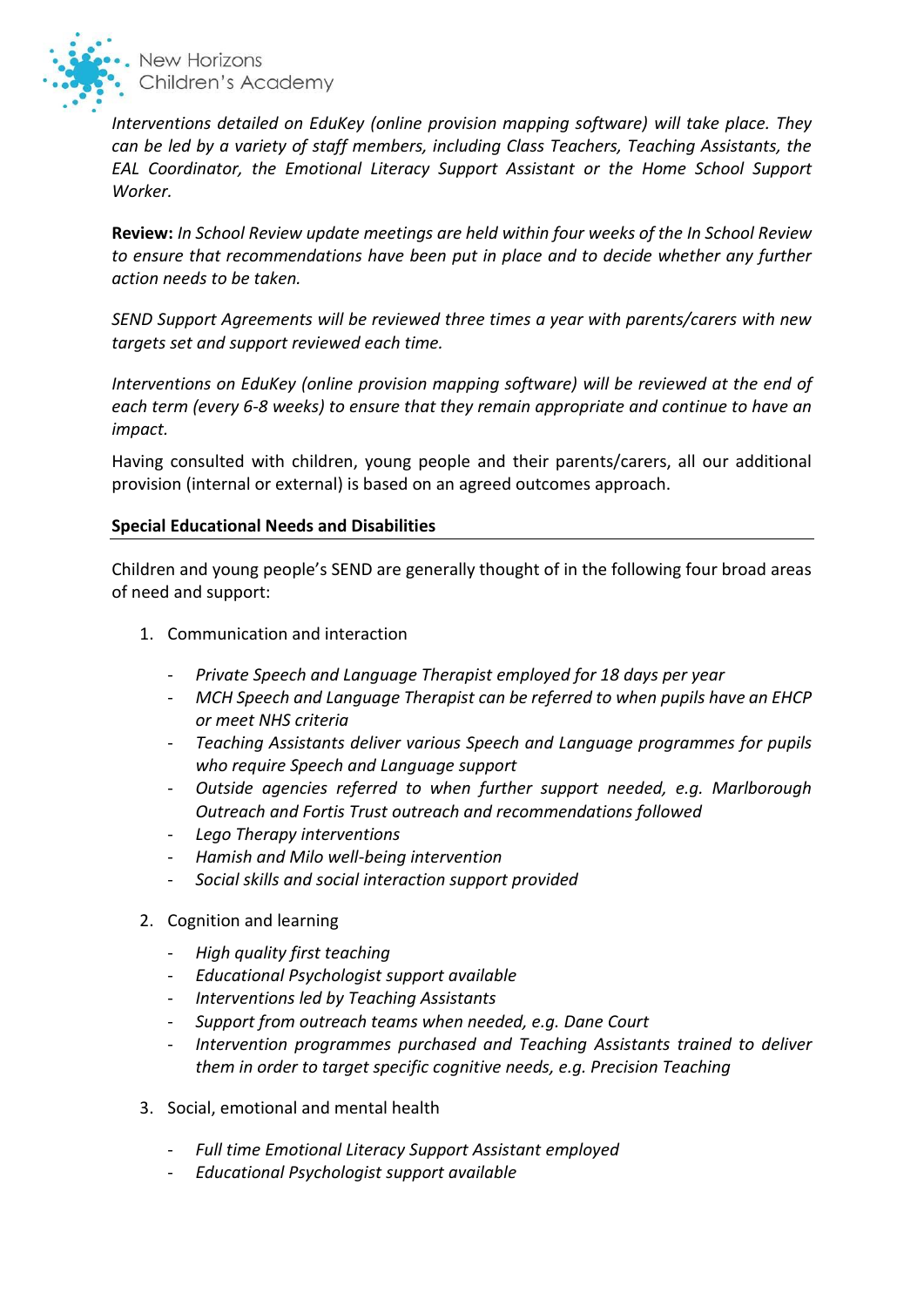

- *Home School Support Worker employed full time*
- *Social skills groups available*
- *Individual social skills and emotional support provided by Teaching Assistants, Home School Support Worker, Emotional Literacy Support Assistant*
- *Support from outreach teams when needed, e.g. Fortis Trust Outreach, Marlborough outreach service*
- *Relevant staff trained in positive handling*
- *Weekly PSHE sessions*
- *Drawing and Talking Therapy for identified pupils*
- *Lego Therapy for identified children*
- *Hamish and Milo well-being programme for identified children*
- 4. Sensory and/or physical needs
	- *Occupational Therapist employed for 6 days per year*
	- *Occupational therapy recommended physical/sensory resources purchased*
	- *Occupational Therapist recommendations and physiotherapy plans followed by Teaching Assistant who works closely with Occupational Therapist in order to follow programmes*
	- *Daily sensory circuit groups run by a Teaching Assistant*

**(Reference:** SEND Policy January 2021)

As of April 2022, we have 94 children or young people receiving some form of SEND Support.

#### **SEND Provision**

Our approach to identification and assessment of special educational needs is set out in our SEND Policy, linked below:

*[https://www.newhorizonschildrensacademy.org.uk/wp-content/uploads/2021/04/SEND-](https://www.newhorizonschildrensacademy.org.uk/wp-content/uploads/2021/04/SEND-Policy-January-2021.pdf)[Policy-January-2021.pdf](https://www.newhorizonschildrensacademy.org.uk/wp-content/uploads/2021/04/SEND-Policy-January-2021.pdf)*

The policy sets out our approach to:

- The evaluation of the effectiveness of our provision for pupils with SEND;
- Our arrangements for assessing and reviewing the progress of pupils with SEND;
- Our approach to teaching pupils with SEND;
- How we adapt the curriculum and learning environment for pupils with SEND;
- The availability of additional support for learning that is available to pupils with SEND;
- How we enable pupils with special educational needs to engage in the activities of the school together with children who do not have special educational needs; and
- The support that is available for improving the emotional, mental and social development of pupils with SEND

### **Consulting with children, young people and their parents/carers**

Involving parents/carers and learners in the dialogue is central to our approach and we do this through: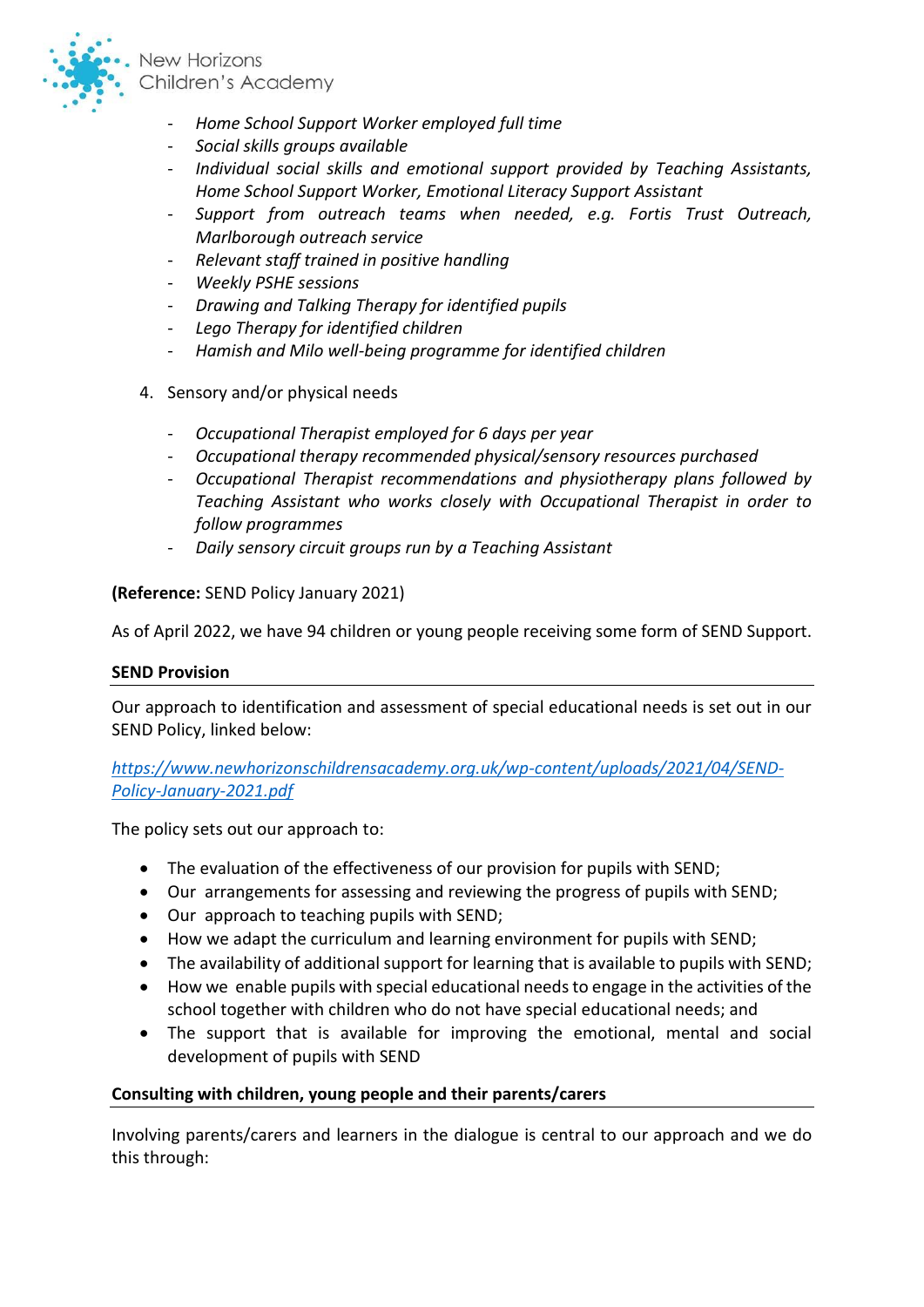

| <b>Action/Event</b>                                                      | Who's involved                                                                                                                                                                                                                                                                                                                                                                                                | <b>Frequency</b>                |
|--------------------------------------------------------------------------|---------------------------------------------------------------------------------------------------------------------------------------------------------------------------------------------------------------------------------------------------------------------------------------------------------------------------------------------------------------------------------------------------------------|---------------------------------|
|                                                                          |                                                                                                                                                                                                                                                                                                                                                                                                               |                                 |
| In School Review                                                         | Parents/carers                                                                                                                                                                                                                                                                                                                                                                                                | 3x per year                     |
|                                                                          | <b>Class Teachers</b>                                                                                                                                                                                                                                                                                                                                                                                         |                                 |
|                                                                          | Inclusion Team (Thinking, Teaching and Learning Lead,<br>SEND Admin Assistant, Emotional Literacy Support<br>Assistant, Specialist Teacher, Home School Support Worker,<br>Designated Safeguarding Lead, EAL Coordinator, Assistant<br>Headteacher for Personal Development, Lead Practitioner<br>for Behaviour and Attitudes, SENCo), Educational<br>Psychologist, Assistant Headteacher, Deputy Headteacher |                                 |
| Consultations to                                                         | <b>SEND Admin Assistant</b>                                                                                                                                                                                                                                                                                                                                                                                   | 1x per year (or                 |
| review Health Care<br>Plans                                              | <b>SENCo</b>                                                                                                                                                                                                                                                                                                                                                                                                  | more if health<br>needs change) |
|                                                                          | Parents/carers                                                                                                                                                                                                                                                                                                                                                                                                |                                 |
| Parent's evening                                                         | Parents/carers                                                                                                                                                                                                                                                                                                                                                                                                | 2x per year                     |
|                                                                          | <b>Class Teacher</b>                                                                                                                                                                                                                                                                                                                                                                                          |                                 |
|                                                                          | <b>SENCo</b>                                                                                                                                                                                                                                                                                                                                                                                                  |                                 |
| Reports                                                                  | Pupil                                                                                                                                                                                                                                                                                                                                                                                                         | 2x per year                     |
|                                                                          | Parents/carers                                                                                                                                                                                                                                                                                                                                                                                                |                                 |
|                                                                          | <b>Class Teacher</b>                                                                                                                                                                                                                                                                                                                                                                                          |                                 |
|                                                                          | <b>Assistant Headteachers</b>                                                                                                                                                                                                                                                                                                                                                                                 |                                 |
| <b>SEND Support</b><br>Agreement review<br>and setting of new<br>targets | Pupil                                                                                                                                                                                                                                                                                                                                                                                                         | 3x per year                     |
|                                                                          | Parents/carers                                                                                                                                                                                                                                                                                                                                                                                                |                                 |
|                                                                          | <b>Class Teacher</b>                                                                                                                                                                                                                                                                                                                                                                                          |                                 |
|                                                                          | <b>SENCo</b>                                                                                                                                                                                                                                                                                                                                                                                                  |                                 |

There are external support services available for parents/carers of children with SEND. The contact details for these services are set out below:

- Children and Family Hubs in Medway – website: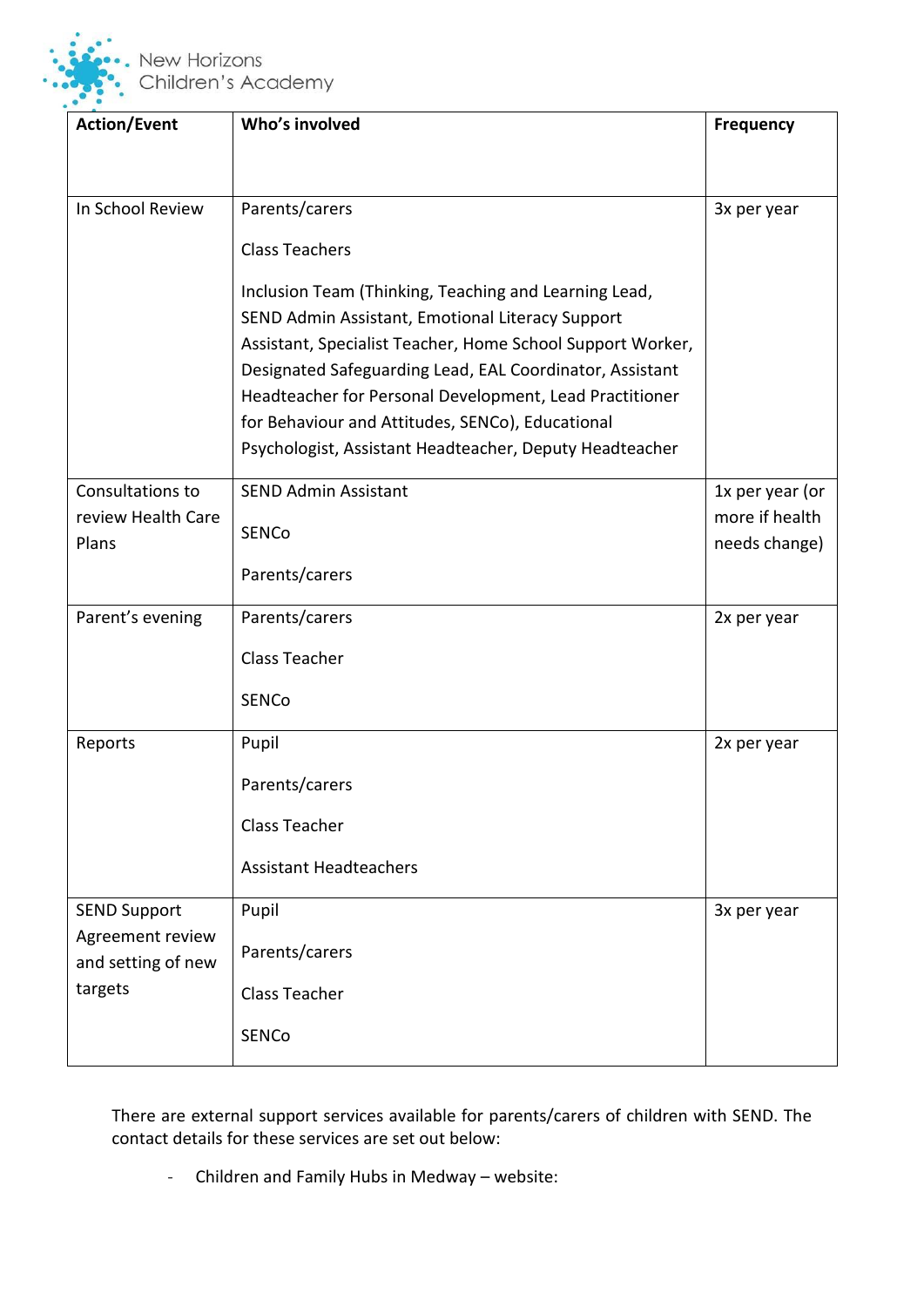

<http://medway.gov.uk/familyhubs>

- Medway Family Information Service (FIS) phone: 01634 332195, website: [https://admissions.medway.gov.uk/Synergy/fisd\\_welcome.aspx](https://admissions.medway.gov.uk/Synergy/fisd_welcome.aspx)
- Medway SEND Information, Advice and Support Service phone: 01634 566303 website: [https://www.family-action.org.uk/what-we-do/children](https://www.family-action.org.uk/what-we-do/children-families/send/medway-sendias/)[families/send/medway-sendias/](https://www.family-action.org.uk/what-we-do/children-families/send/medway-sendias/)
- Medway Community Healthcare Child Health Service website: [https://www.medwaycommunityhealthcare.nhs.uk/our-services/a-z](https://www.medwaycommunityhealthcare.nhs.uk/our-services/a-z-services/child-health-service)[services/child-health-service](https://www.medwaycommunityhealthcare.nhs.uk/our-services/a-z-services/child-health-service)
- Kent Autistic Trust, website http://www.kentautistictrust.org
- The Challenging Behaviour Foundation phone: 0300 666 0126, website: <http://www.challengingbehaviour.org.uk/>
- Young Minds parents/carers helpline phone**:** 0808 802 5544, website: <http://www.youngminds.org.uk/>

### **Staff contacts and development**

The SEND provision within our school is co-ordinated by the SENCo. Our SENCo is Mrs Campbell who can be contacted via the school office.

We are committed to developing the ongoing expertise of our staff. We have current expertise in our school:

| Area of expertise                  | Level               |
|------------------------------------|---------------------|
|                                    |                     |
| Asthma Awareness for School Staff  | n/a                 |
| British Sign Language              | Level 2             |
| <b>Child Protection</b>            | Intermediate course |
| Child Psychology                   | Level 4             |
| Designated Safeguarding Lead       | n/a                 |
| <b>Emergency First Aid at Work</b> | Level 2             |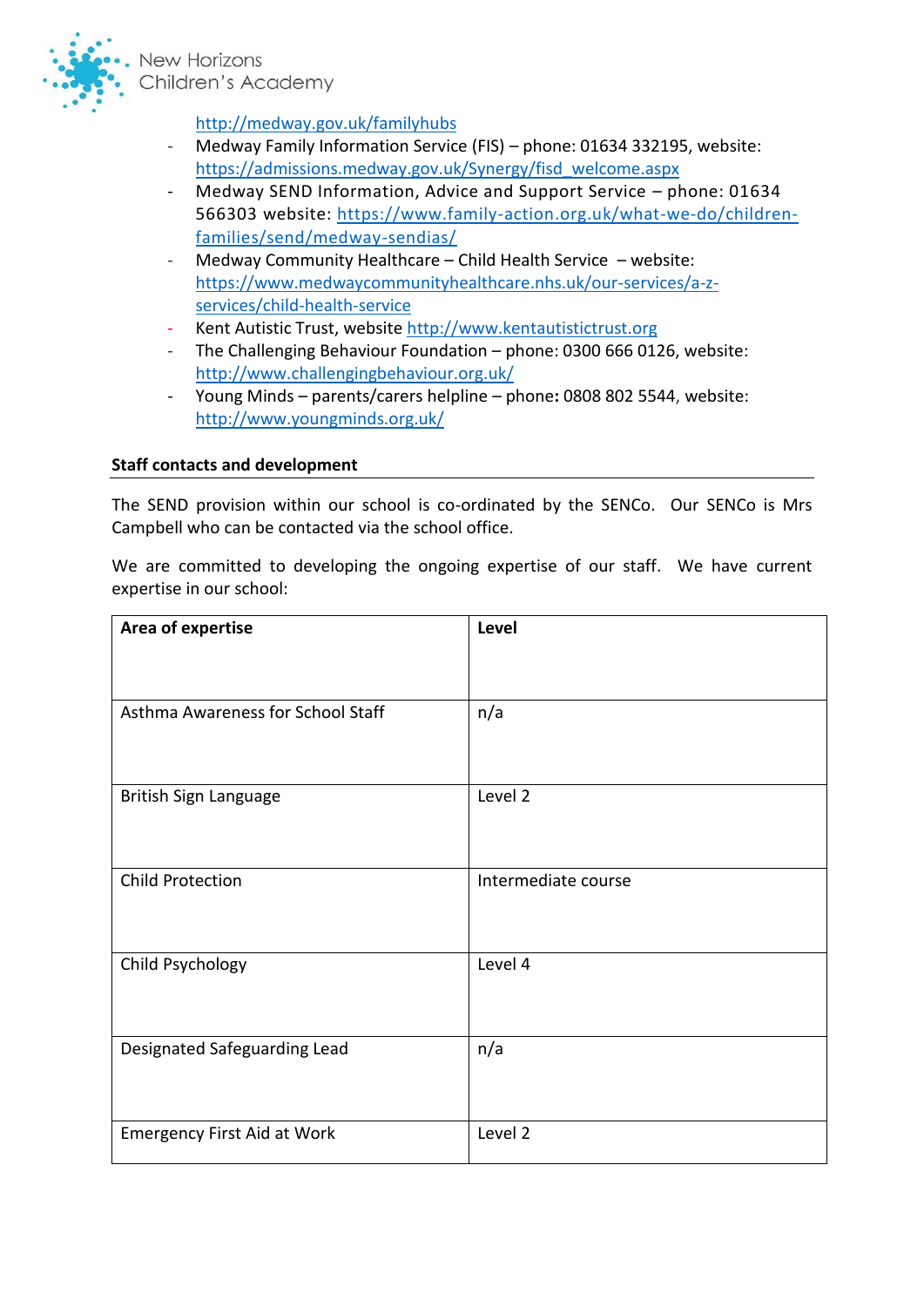

| Implementing Practice when working with<br>children with English as an Additional<br>Language | Post-graduate - Level 6                                         |
|-----------------------------------------------------------------------------------------------|-----------------------------------------------------------------|
| <b>MIDAS Minibus Driver Trained</b>                                                           | n/a                                                             |
| <b>Paediatric First Aid</b>                                                                   | Level 3                                                         |
| Positive Handling - Team Teach                                                                | n/a                                                             |
| Safer Recruitment                                                                             | n/a                                                             |
| Social Work                                                                                   | <b>BA Honours Degree</b>                                        |
| <b>Special Educational Needs</b>                                                              | <b>BA Honours Degree</b><br>National Award for SEN Coordination |
| Triple P Provider Accreditation                                                               | n/a                                                             |

Support staff are supported through regular contact with their line manager. This ensures that support staff consistently know what is expected of them and what is happening within the academy. Regular meetings and training also take place.

### **Staff deployment**

Considerable thought, planning and preparation goes into utilising our support staff to ensure children achieve the best outcomes, gain independence and are prepared for adulthood from the earliest possible age.

Support staff are deployed based on their experience and expertise within different areas. It is important that staff feel able to support the pupils they are working with and understand the expectations of the pupils within their key stage. Through ongoing training, communication and support, we are able to ensure that our support staff are well equipped to successfully support our pupils to make progress and develop as individuals. When new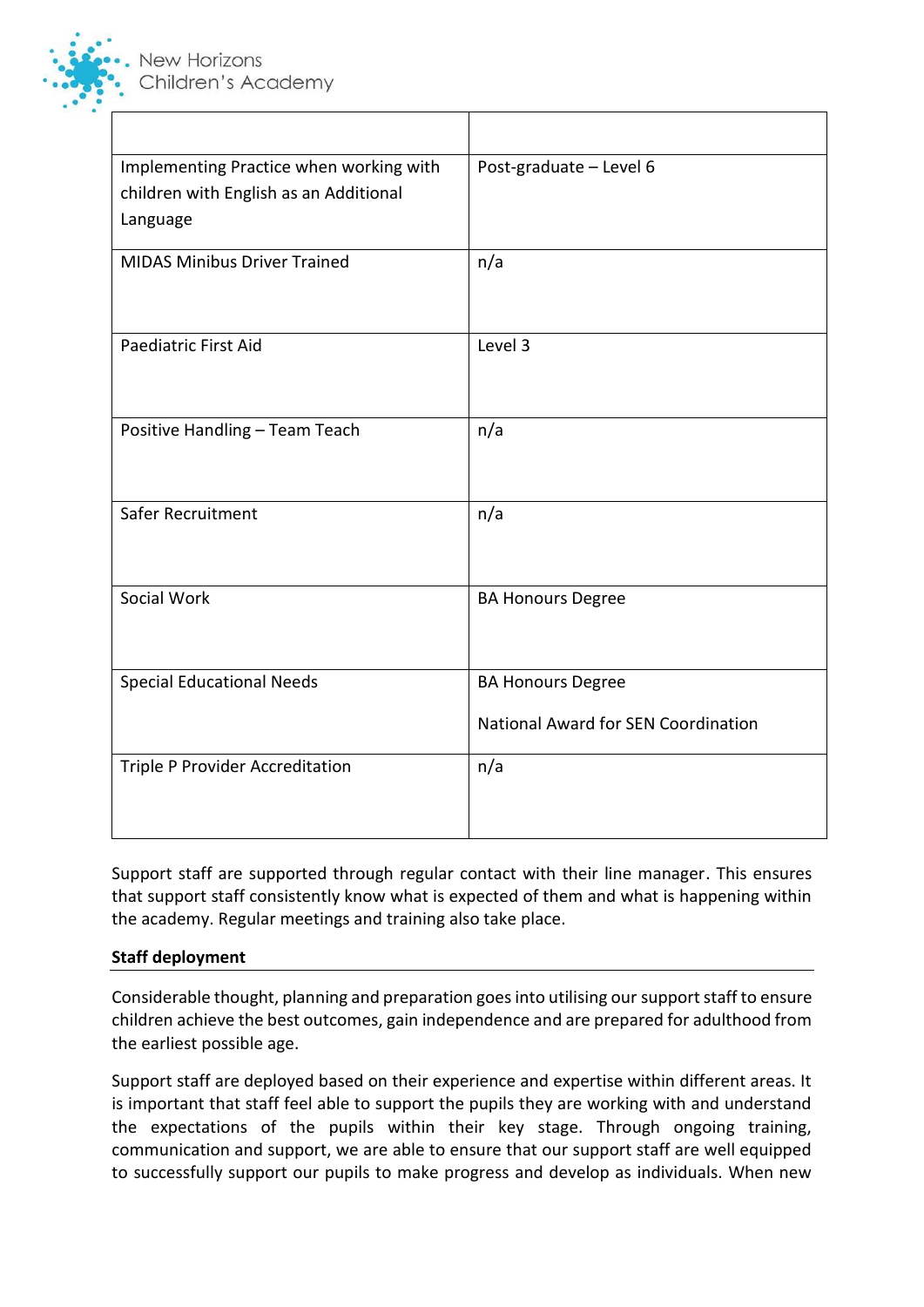

staff are employed, we use the interview process to make decisions about where they should be placed based on their experience and the vacancies we have available within the academy. Sometimes it is necessary to move staff around year on year depending on pupil need and staff expertise.

#### **Finance**

We spend a proportion of our school budget on ensuring that the needs of pupils with SEND are met. Most of the notional SEND budget is spent on internal support and resources. However some is put aside to provide support from external agencies, such as:

- Educational Psychologist
- Occupational Therapist
- Speech and Language Therapist

### **School Partnerships and Transitions**

The academy works with a number of external partners, these are listed later in this report.

The academy works closely with the local authority which retains a strategic role across its area to support SEND provision. Details of that support are set out in the local authority's local offer.

Our academic assessment for children and young people with special educational needs is moderated with other academies within our trust during moderation meetings and training sessions.

Our transition approach involves:

- Phone conversations between the previous or receiving schools prior to the pupil joining/leaving. These phone conversations are shared with Class Teachers to ensure that they are aware of the needs of any new pupil.
- Where a pupil may have more specialised needs, a separate meeting can be set up with Mrs Campbell, the previous school's SENCO and the parents/carers.
- Mrs Campbell always aims to meet parents/carers prior to their child joining the school or after they have started.
- All pupils attend at least one transition session where they spend some time with their new class and teacher.
- Additional visits are also arranged for pupils who need extra time in their new school.
- A flourishing Parent, Teachers and Friends Association (PTFA) welcomes new members.
- A member of the senior leadership team always shows new families around the school or has a phone call with new families, if this is preferred or necessary due to Covid restrictions.

#### **Complaints**

Our complaints procedure is linked below: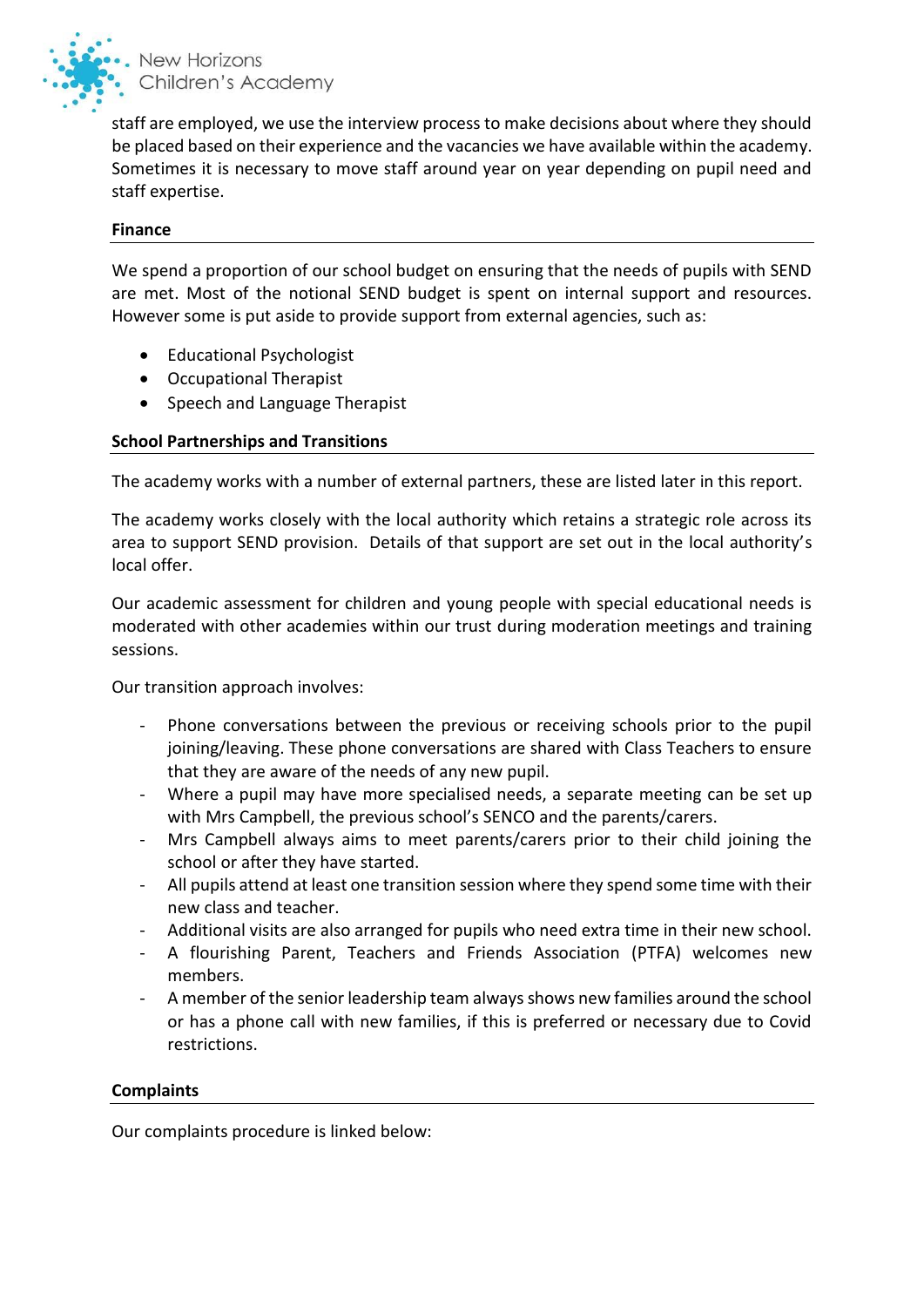

[https://www.newhorizonschildrensacademy.org.uk/wp-content/uploads/2021/09/Complaints-](https://www.newhorizonschildrensacademy.org.uk/wp-content/uploads/2021/09/Complaints-Policy-September-2021.pdf)[Policy-September-2021.pdf](https://www.newhorizonschildrensacademy.org.uk/wp-content/uploads/2021/09/Complaints-Policy-September-2021.pdf)

*Last year we had nine formal complaints that were dealt with following the complaints procedure.*

### **Pupil Premium:**

The Pupil Premium was introduced in April 2011 and is allocated to schools to work with pupils who have been registered for free school meals at any point in the last six years (known an 'Ever 6 FSM'). Schools also receive funding for children who have been looked after continuously for more than six months, and children of service personnel. If you feel your child may be eligible for free school meals, please ensure you sign up for this in order for your child to receive the funding to help with their needs.

The Government believes that the Pupil Premium, which is additional to main school funding, is the best way to address the current underlying inequalities between children eligible for free school meals (FSM) and their peers by ensuring that funding to tackle disadvantage reaches the pupils who need it most.

In most cases the Pupil Premium is paid directly to schools, allocated to them for every pupil who receives free school meals. Schools decide how to use the funding, as they are best place to assess what their pupils need.

Schools are held accountable for the spending of Pupil Premium through the decisions they make. This is measured through the performance tables which show the performance of disadvantaged pupils compared with their peers. Schools are also held accountable through the new Ofsted inspection framework, under which inspectors focus on the attainment of pupil groups, in particular those who receive Pupil Premium funding.

#### **Challenges last year**

Challenges for our school have included the following:

- The impact of Covid-19 on pupil and staff absence. The academy ensured that it remained open whenever possible, maintaining safety measures and ensuring that pupils remained supported with their learning as well as any other additional needs. Staff remained flexible to ensure that learning could continue for all pupils and Microsoft Teams and Seesaw were used effectively to maintain good levels of teaching when pupils and staff needed to be offsite.
- The Assistant Headteacher responsible for inclusion took on a new role at another local primary school and so a new SENCo was appointed. Handover sessions took place to ensure that all information was passed over and that the new SENCo was able to continue to provide support to pupils with additional needs. The new SENCo arranged coffee mornings in order to quickly get to know parents/carers of pupils with additional needs. SEND learning walks also took place, alongside a review of the SEND register, in order that the new SENCo was aware of all pupils and their associated needs.
- The criteria for pupils to be assessed and reviewed by Medway Community Healthcare Speech and Language Therapy changed meaning that pupils who would have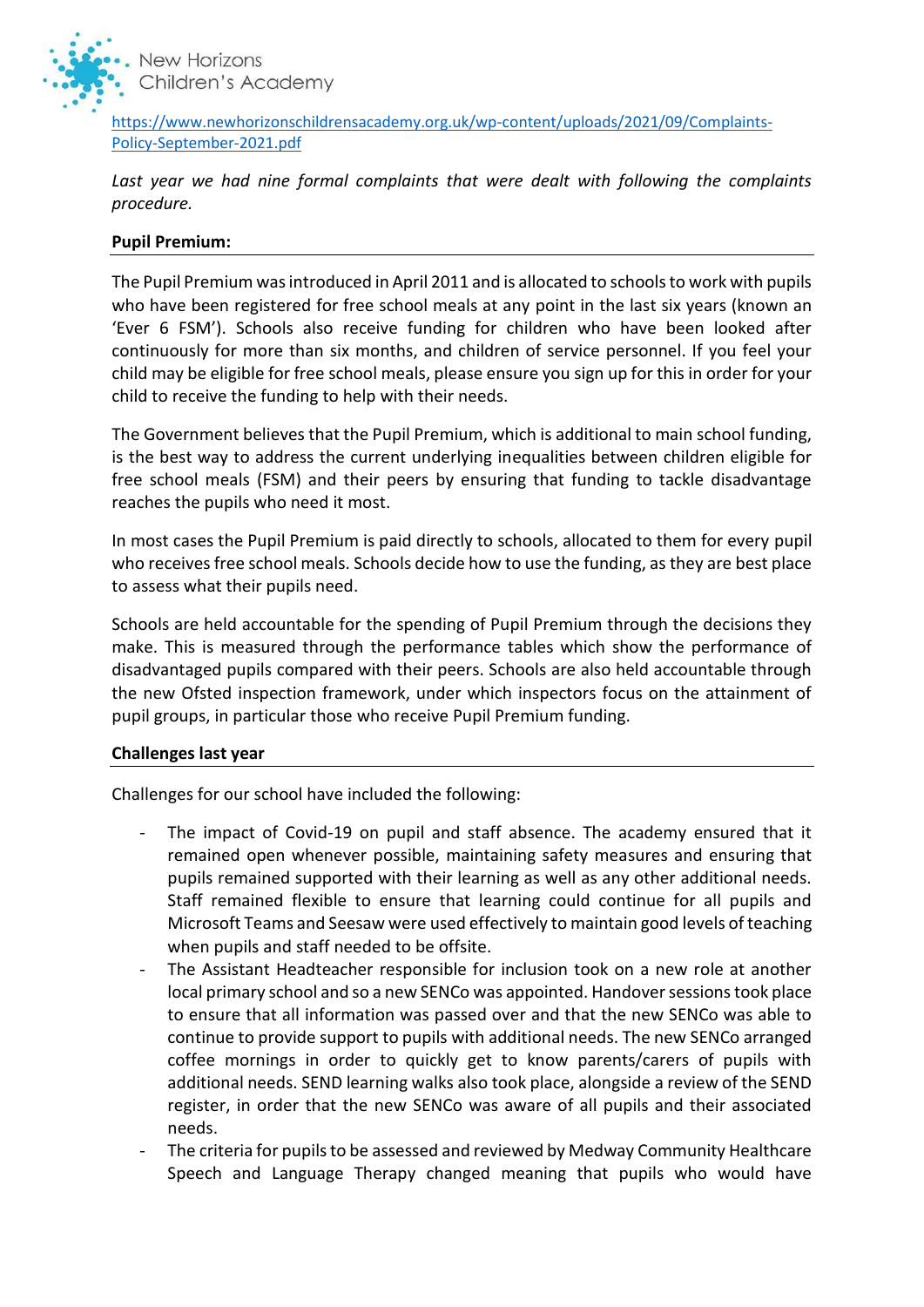

previously been supported by this service, no longer were entitled to this support. New Horizons are in the process of appointing a private Speech and Language Therapist to support those pupils who no longer meet this criteria.

- Parents/carers of pupils who need to be referred into School Health for any behavioural difficulties now need to access a parenting programme before their children can be accepted. The waiting list for Medway's Triple P programme is extensive meaning that referrals into the School Health service can take a significant amount of time. Because of this New Horizons is looking into an alternative parenting programme for parents/carers to access.
- Covid -19 has impacted on the opportunities for the SENCo to work alongside other trust SENCos, share good practice and gain support. This year, a trust SEND lead will be appointed, this will support the trust SENCos to work more closely together.
- More children arriving in the EYFS with undiagnosed needs, poorer social skills, lessdeveloped speech and language and a wider range of SEMH difficulties. This has been addressed through reaching out to a wider range of professionals and obtaining further support, especially for pupils with SEMH difficulties, e.g. MIND, Drawing and Talking Therapy, Hamish and Milo.

#### **Further development**

Our strategic plans for developing and enhancing SEND provision in our school this year include the following:

- A trust SEND lead will be appointed this year to provide SEND support across trust schools and begin to develop a SENCo network, meaning that trust SENCos are working more closely together, sharing good practice and giving and providing support where needed.
- All Teachers and Teaching Assistants will be trained in Precision Teaching Plus. This will mean that all staff are trained to deliver Precision Teaching for individual children who require this support.
- A greater number of pupils have shown difficulties with Speech and Language since Covid-19. A number of Teaching Assistants will be trained in delivering Speech and Language programmes in order to support the wide range of pupils who now require this level of support.
- The academy will be buying in the support of a private Speech and Language Therapist and a private Occupational Therapist to attend on a regular basis to support pupils who require this support.
- Parents/carers of pupils who need to be referred into School Health for any behavioural difficulties need to attend a parenting programme first. The academy has now secured access to online Triple P for any parents/carers who require this meaning that once complete, referrals can be made in a more timely manner.
- There are a greater number of pupils with SEMH related difficulties across the school. A Lead Practitioner for Behaviour and Attitudes will be appointed to provide further support to pupils who require this support and develop policies and practices across the school.
- Support from a Specialist Teacher has been bought in to provide additional capacity to the school Inclusion Team and therefore further support for pupils with high level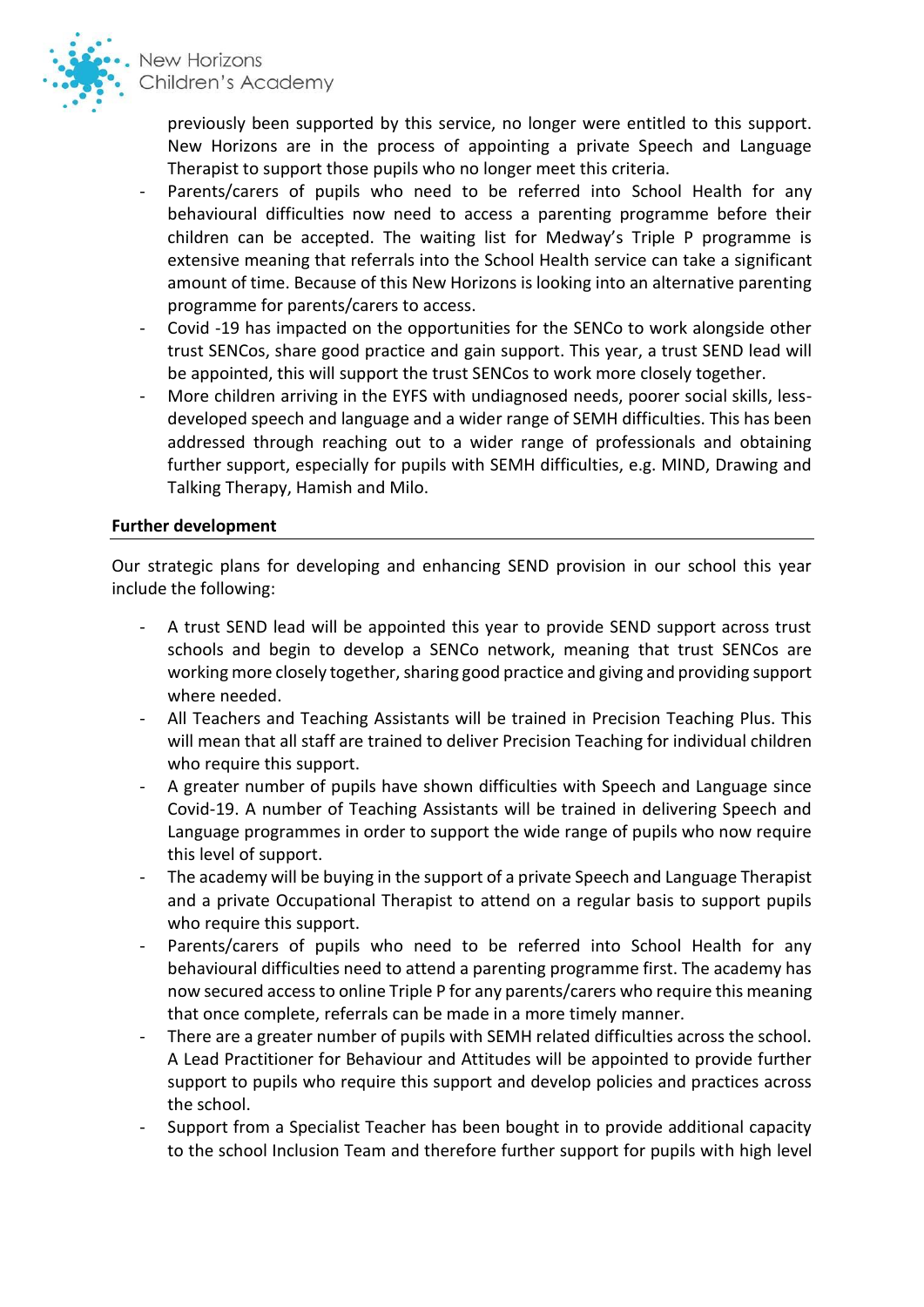

> additional needs. This will support staff with recommendations for these pupils as well as with the application for education, health and care assessments.

- Selected staff members will be provided with Positive Handling training to support staff in strategies to de-escalate serious behaviour incidents as well as provide them with the skills needed to support pupils before behaviour incidents escalate.
- Edukey will be purchased to support with the organisation, recording and monitoring of pupils' needs and provisions. This online software will allow for paperless SEND files, online SEND Support Agreements and the online tracking of interventions ensuring a more efficient and timely approach.
- All staff members will be trained in identifying peer-on-peer abuse as well as sexualised behaviours in young people. This will allow staff to be aware of when this is happening and provide strategies to support a decrease in incidents and allow them to provide support to pupils when needed. The Behaviour for Learning Policy will also be reviewed to ensure that these types of abuse (as well as derogatory language) is identified and tackled early.
- The lack of places in specialist provisions means that the number of pupils with EHCPs in mainstream schools is increasing. Support for these pupils needs to be carefully planned and considered to ensure they receive the support they are entitled to and continue to make progress. The SENCo works closely with staff and parents/carers to continually review and develop provisions for these pupils.

### **What is the Local Offer?**

The Local Offer was first introduced in the Green Paper (March 2011) as a 'local offer of all services available to support disabled children and children with SEND and their families. This easy to understand information will set out what is normally available in schools to help children with lower-level SEND as well as the options available to support families who need additional help to care for their child.'

#### **What will it do?**

The Medway framework will allow the Local Offer to provide parents/carers with information about how to access services in their area, and what they can expect from those services. With regard to education, it will let parents/carers and young people know how schools and colleges will support them, and what they can expect across the local settings. The Local Offer Steering Group developed questions for schools, and trialled them with a small number of settings.

There are a series of questions, devised in consultation with parents/carers and other agencies, which reflect their concerns and interests. These will be answered by agencies, schools and colleges to provide information to parents and carers to enable them to make decisions about how best to support their child's needs.

Below are New Horizons Children's Academy's responses to these questions:

### **1. How does New Horizons Children's Academy know if children need extra help?**

- Concerns may be raised by teachers or teaching assistants
- There may be a lack of progress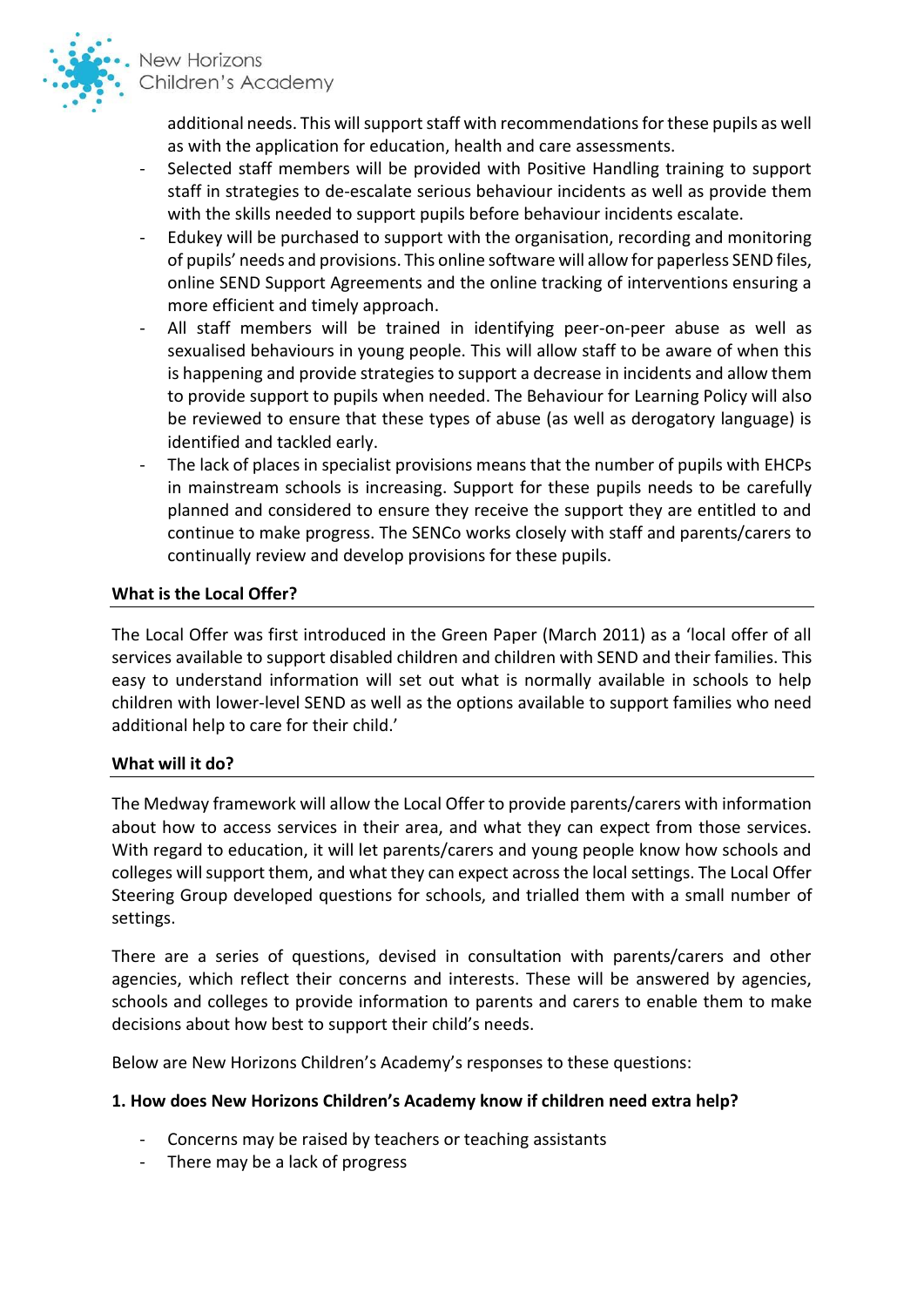

- There may be a change in the child's behaviour
- Parents/carers may raise concerns
- The child may not perform well in tests
- A pupil may be frequently asking for extra help

## **2. What should parents/carers do if they think their child may have Special Educational Needs?**

Initially, make contact with the Class Teacher regarding your concerns. Parents/carers can also make contact with Mrs Campbell (SENCo).

### **3. How does New Horizons Children's Academy support children with SEND?**

- Class Teachers plan for each child in their class. They will differentiate their teaching in order to meet individual needs. This differentiation may be through extra support in a small group from a Teaching Assistant.
- Interventions for specific areas of the curriculum will be planned for by the Class Teacher and monitored by the SENCo. Intervention groups will be run by the Class Teacher or the Teaching Assistant. These interventions could be for Maths, English, Handwriting, Fine Motor Skills, etc. Interventions are reviewed each short term (every 6-8 weeks). This allows staff to regularly monitor their impact and ensure that interventions remain appropriate. Interventions are recorded on EduKey (online provision mapping software) which highlights the provision available for individual children.
- Pupil Progress Meetings are held each term. Within this meeting, the Class Teacher, the Phase Leader and the Senior Leadership Team meet to discuss the progress of all pupils. Further support and interventions are then planned from these discussions if necessary.
- If it is felt that a child requires extra support from an outside agency, then the SENCo will make a referral to them. These agencies are listed in question 9.
- Once this referral is made, the agency may observe or assess the child and then send a report to the school including recommendations. These recommendations are then shared with the Class Teacher who will put them in place for the child, as appropriate.
- The Governors at New Horizons Children's Academy are responsible for entrusting a named person, Mr Murphy, to monitor Safeguarding and Child Protection procedures across the school. He is also responsible for the monitoring and correct administration of the Disclosure and Barring service procedures and the school's Single Central Record. In a support and challenge role the Governors ensure that the school is as inclusive as possible and treats all children and staff in an equitable way. They monitor and review the accessibility plan and all other statutory policies as defined by the DfE.

#### **4. How will the curriculum be matched to a child's needs?**

- The Class Teacher will differentiate work to enable all children to access the curriculum.
- Teaching Assistants may work with children in small groups or on a one-to-one basis to focus on specific needs of children.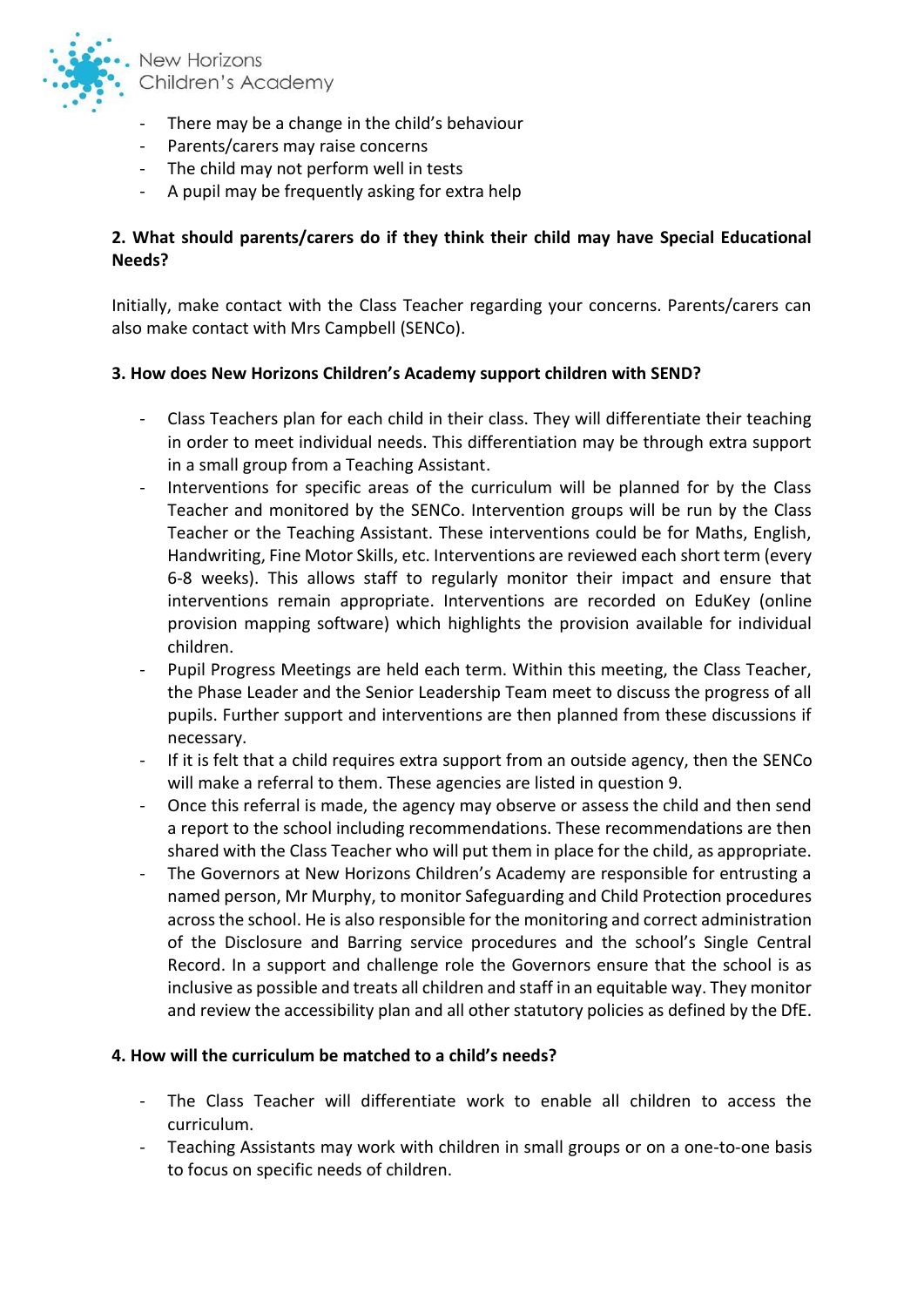

Sometimes specialist equipment is provided for children in order to help them access the curriculum, for example pencil grips, writing slopes, move 'n' sit cushions, fiddle toys, overlays.

# **5. How will parents/carers know how their child is doing at school?**

- We have two parents' evenings within the year. This is an opportunity to discuss children's progress. Following parents' evening, parents/carers are invited to make an appointment with the SENCo if they feel they would like to discuss any concerns further.
- Parents/carers can informally speak to Class Teachers at the end of the school day, but if they require a longer meeting, they can arrange this with the Class Teacher directly or via the school office. In addition, parents/carers can request a phone call from their child's Class Teacher.
- All parents/carers are provided with a login for Seesaw an online communication platform between home and school.
- Children in the EYFS are given a contact book at the beginning of the school year. This can be used to exchange messages between home and school.
- Parents/carers of children in Year  $1 6$  use Seesaw (an online communication platform) to exchange messages between home and school. Seesaw is also used for teachers to set and for children to complete home learning.
- SEND Support Agreements (SENSAs) are reviewed with children and parents/carers three times a year. These include targets set by the Class Teacher in consultation with the SENCo.
- Reports are sent out once a year detailing children's attainment as well as next steps.

# **6. How does New Horizons Children's Academy help parents/carers to support their child's learning?**

- Your child's Class Teacher may suggest ways of supporting your child's learning through Seesaw or at meetings or parents' evenings.
- Mrs Campbell, the SENCo, may meet with you to discuss how to support your child's learning at home or discuss strategies to use if there are problems with a child's behaviour/emotional needs.
- If outside agencies have been involved, suggestions and programmes of study are normally provided that can be used at home.
- The SEND Support Agreement also details a child's targets and the strategies being used in school. Once shared with parents/carers, a copy of this is available for parents/carers to access and comment upon on EduKey.

### **7. What support will there be for my child's overall well-being?**

The school offers a variety of support for pupils who are encountering emotional difficulties. These include:

- Members of staff such as the Class Teacher, Teaching Assistant, Home School Support Worker and SENCo are available for pupils who wish to discuss issues and concerns.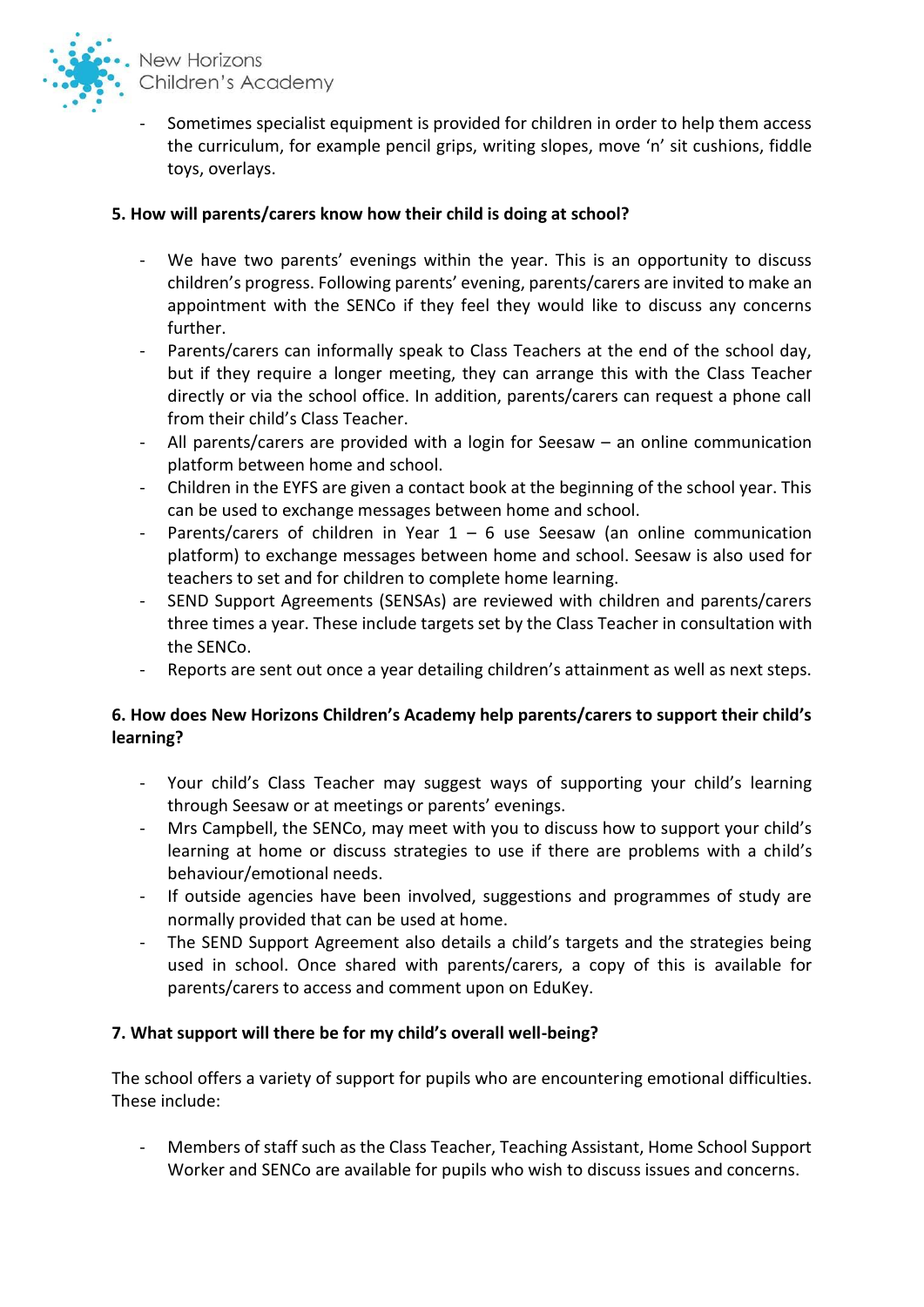

- A full time Emotional Literacy Support Assistant works with a range of pupils to support them specifically with emotional difficulties.
- Social Skills groups are run for specific groups of pupils, where appropriate.
- A 'worry board' has a section for children to write and post concerns. The Home School Support Worker acts on these by talking with the pupil and addressing any concerns raised.
- All EYFS and KS1 classrooms have a 'safe space' in the form of a tent with resources provided for pupils to use when they wish to calm down, think or reflect on their behaviour and/or emotional wellbeing.
- All KS2 classrooms have a 'thinking area' with resources provided for pupils to calm down, think or reflect on their behaviour and/or emotional wellbeing.
- The Early Help Assessment (EHA) is used to support the wellbeing of a child and their family, the child is invited to attend if appropriate. The assessment and follow up meetings are normally led by the Home School Support Worker.
- Where necessary, parents/carers are invited to Attendance Review meetings with the Attendance Advisory Practitioner (AAP) to improve attendance.
- We offer all pupils equal opportunities regardless of age, gender, ethnicity, ability or background. To achieve this, we provide support for individual needs to ensure that all pupils meet their potential. We recognise the range of needs and value the wide diversity and culture of each child. We do not tolerate discrimination of any kind, see Anti-Bullying Policy:

# [https://www.newhorizonschildrensacademy.org.uk/wp-content/uploads/2020/12/Anti-](https://www.newhorizonschildrensacademy.org.uk/wp-content/uploads/2020/12/Anti-Bullying-Policy-November-2020.pdf)[Bullying-Policy-November-2020.pdf](https://www.newhorizonschildrensacademy.org.uk/wp-content/uploads/2020/12/Anti-Bullying-Policy-November-2020.pdf)

### **8. What support will there be if my child has medical needs?**

- If a pupil has medical needs then a detailed Health Care Plan is compiled by the SEND Admin Assistant (overseen by the SENCo) in consultation with parents/carers. These are discussed with all staff who are involved with the pupil and displayed around the school (with parents/carers consent) so that all staff are aware of what action needs to be taken in an emergency.
- Health Care Plans are reviewed each year or more frequently if needed.
- The school nurse will come in to talk to parents/carers or children as necessary and with the parents'/carers' agreement.
- Where necessary, and in agreement with parents/carers, medicines are administered in school but a form is in place to ensure the safety of both the child and the member of staff.
- Staff are EPIPEN trained on an annual basis and where necessary, staff are trained in Diabetes management.
- Key staff are First Aid and Paediatric First Aid trained.

### **9. What specialist services and expertise are available at or accessed by the school?**

At times it may be necessary to consult with outside agencies to receive their more specialised expertise. The agencies used by the school include: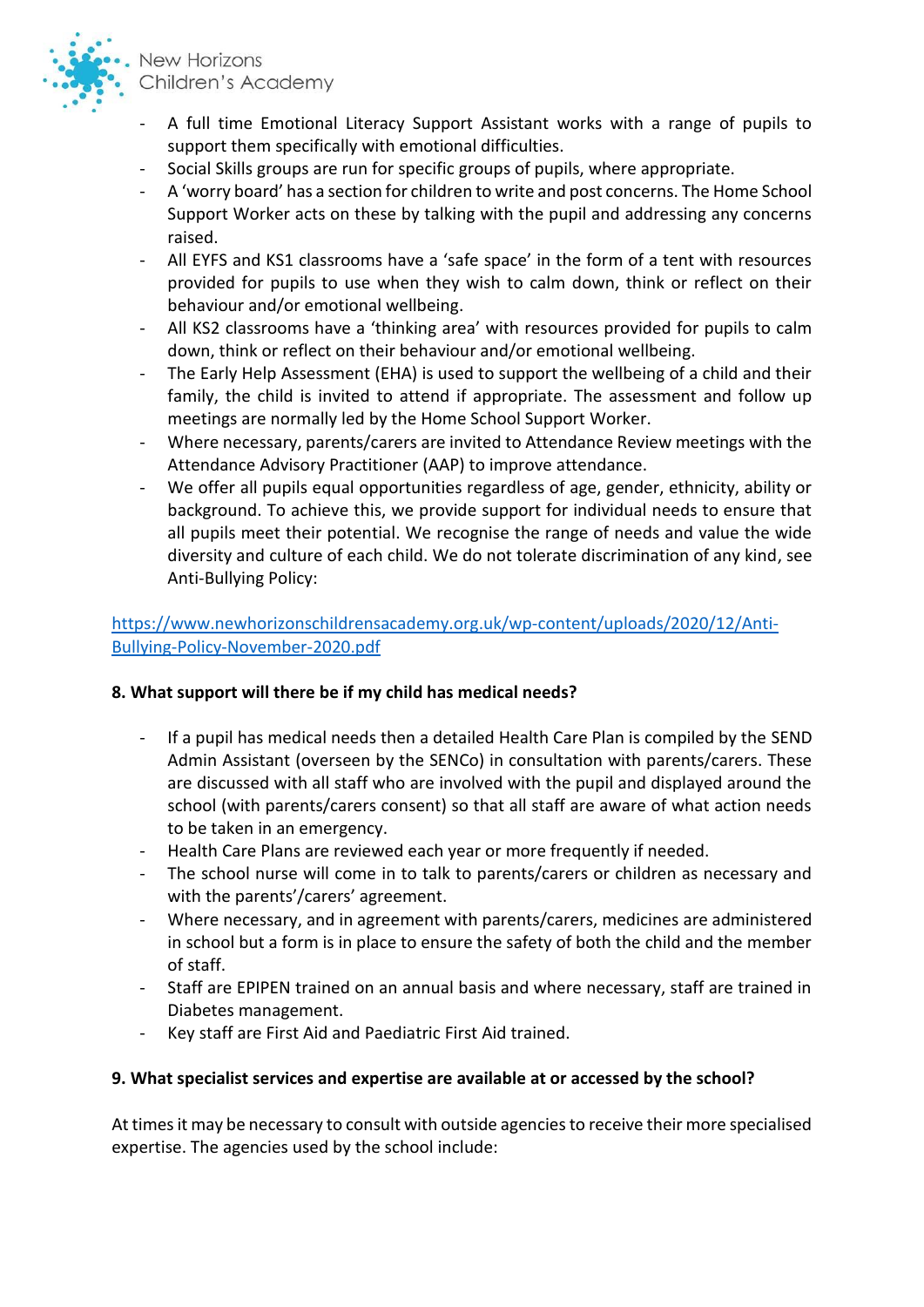

- o Attendance Advisory Practitioner
- o Fortis Trust Outreach Service
- o Dane Court Outreach Team
- o Educational Psychology Service
- o Greenvale Outreach Team
- o Inclusion Team at Medway Council
- o Marlborough Outreach Team
- o Medway Community Healthcare
- o NELFT (North East London NHS Foundation Trust)
- o Occupational Therapy
- o PASS (Physical and Sensory Service) to support pupils with hearing/visual impairment
- o School Nurse
- o School Support Group at Medway Council
- o Social Services
- o Speech and Language Therapy

An Educational Psychologist is allocated to each school. He/she would normally only work directly with pupils whose needs are felt to be quite considerable and have not responded well to the interventions previously put in place for them.

This involvement is generally planned at the In School Review (ISR). These are meetings held three times a year between school staff and where appropriate, other professionals. The aim of the ISR is to gain an understanding of and try to resolve a pupil's difficulties. In order to help understand the pupil's educational needs better, the psychologist will generally meet with the parent/carer and give feedback after the assessment has been completed. He/she will offer advice to the school and parent/carer on how to best support the pupil in order to take their learning forward.

### **10. What training have the staff supporting children and young people with SEND had or are having?**

Over the last two years, we have put in targeted additional training as follows:

- o A Better Medway Mental Health **Masterclass**
- o Adverse Childhood Experiences Understanding Trauma
- o Arts Award
- o ASD
- o Behaviour
- o Challenge and Escalation
- o Child Sex Exploitation
- o Closing the Gap
- o Computing
- o Critical Thinking
- o Diabetes
- o DSL
- o ELSA
- o Empiri Box
- o EVC training
- o EYFS Moderation
- o First Aid
- o FRIENDS Resilience
- o Future Leaders
- o GDPR
- o KS2 Writing
- o KS2 Writing Assessment
- o Leading for Impact
- o Little Wandle Letters and Sounds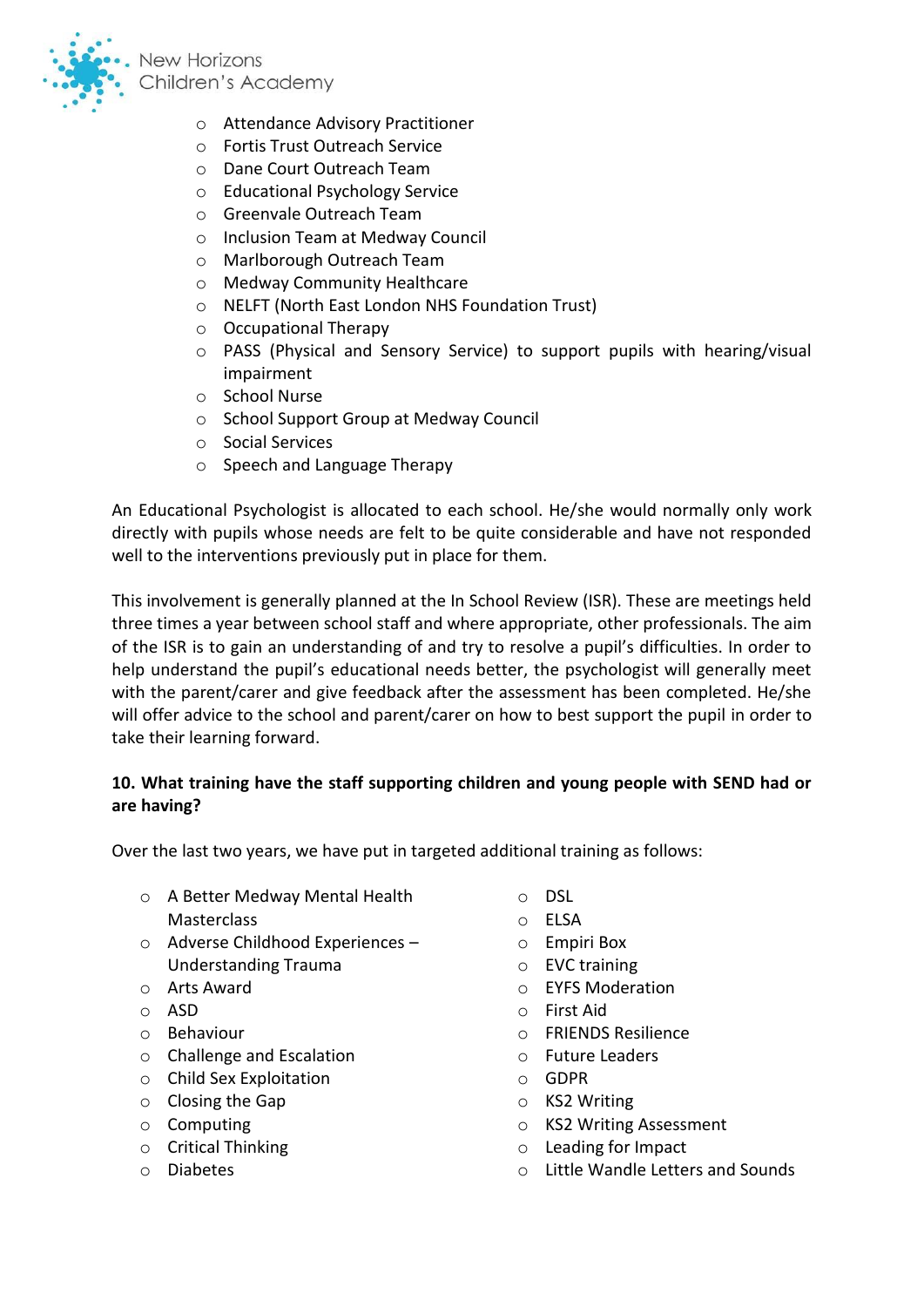

- o Low Stakes Quizzes
- o MARAC
- o Maths
- o Medway Domestic Abuse
- o NQT Mentoring
- o NQT Support
- o Operation Encompass
- o Paediatric Frist Aid
- o Phonics
- o Planning
- o Positive Handling
- o Preparing for Parent/Carer Consultations
- o Prevent
- o Radicalisation and Extremism
- o Reading
- o Recognising Risks Keeping Children Safe Online
- o Relationships and Sex Education
- o Safer Recruitment
- o School Council E-Safety Ambassador
- o Sexually at Risk of Exploitation Toolkit
- o Signs of Safety
- o Subject Leadership
- o Team Teach
- o Think Ahead
- o Thinking Academically
- o Thinking Artistically/Artsmark
- o Thinking Globally
- o Time Management
- o Trauma Informed Practice
- o SEND
- o Vocabulary

### **11. How will my child be included in activities outside the classroom including school trips?**

Activities and school trips are available to all.

- Risk assessments are carried out and procedures are put in place to enable all children to participate.
- If a health and safety risk assessment suggests that an intensive level of one-to-one support is required, a parent/carer may also be asked to accompany their child during the activity in addition to the usual school staff.
- Some after school clubs are available to all ages and others are specific to year groups. If they are oversubscribed names are pulled out of a hat.
- Breakfast Club runs from 7:30 with a selection of breakfast choices available at a cost  $of f2.50.$
- Stay and Play runs 3:00pm to 6:00 pm. Stay and Play necessitates an additional charge and pre-booking; please contact the school office.

#### **12. How accessible is the school environment?**

As a school we are happy to discuss individual access requirements. Facilities we have at present include:

- Easy accessibility for wheelchairs in and out of the building with flat paved access.
- Two toilets adapted for disabled users upstairs.
- Four toilets adapted for disabled users spaced throughout the building and reception area downstairs.
- Wide doors and corridors throughout the building.
- A lift from the ground floor to the first floor.
- A medical room.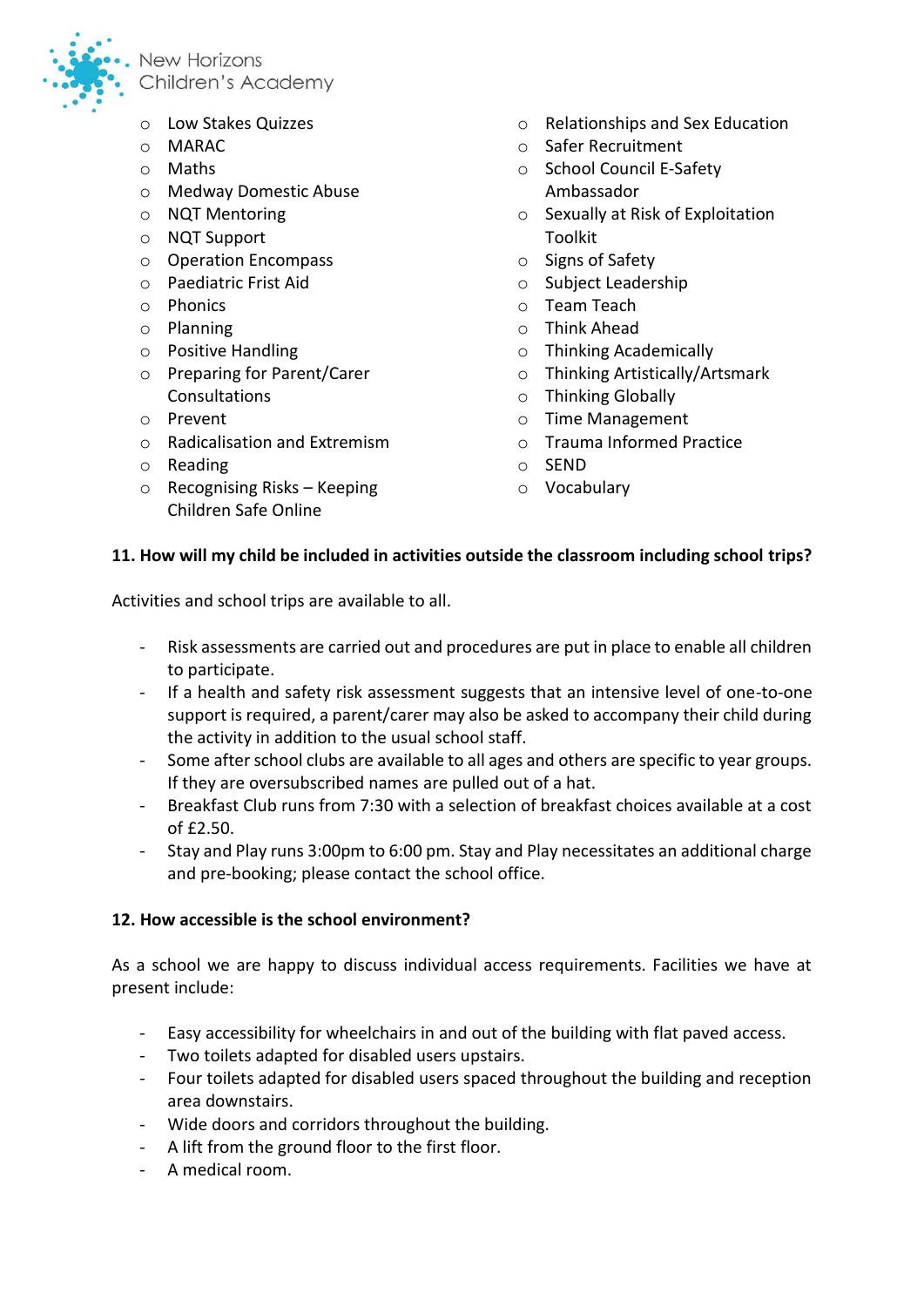

- Shower room with disabled access.
- Disabled parking spaces.
- Visual timetables are displayed in all class rooms.
- We have staff who speak a variety of languages and parents/carers who are willing to act as support/translators for parents/carers whose first language is not English.
- An EAL Coordinator.

# **13. How will the school prepare and support my child when joining New Horizons Children's Academy or transferring to a new school?**

New Horizons Children's Academy understands what a stressful time moving schools can be therefore many strategies are in place to enable the pupil's transition to be as smooth as possible. These include:

- Phone conversations between the previous or receiving schools prior to the pupil joining/leaving. These phone conversations are shared with Class Teachers to ensure that they are aware of the needs of any new pupil.
- Where a pupil may have more specialised needs, a separate meeting can be set up with Mrs Campbell, the previous school's SENCo and the parents/carers.
- Mrs Campbell is always willing to meet parents/carers prior to their child joining the school or after they have started.
- All pupils attend at least one transition session where they spend some time with their new class and teacher.
- Additional visits are also arranged for pupils who need extra time in their new school
- A flourishing Parent, Teachers and Friends Association (PTFA) welcomes new members.

#### **Children joining the Foundation Stage (FS)**

- There is a meeting for new parents/carers in the Summer Term (Term 6) for all children who will be joining the Foundation Stage in September.
- Transition events for children take place in the Summer Term.
- Children are visited at their current setting by a member of the Foundation Stage team before joining.
- In school meetings or home visits are arranged before the children start in the Nursery Class.

#### **Children joining at other times**

- Children who join New Horizons Children's Academy at a later date are given a tour of the school or a phone call (depending on their preference) by a member of the senior leadership team and the provision offered is explained.
- Paperwork related to any additional needs is requested from the previous school and this is read by the SENCo and, where relevant, shared with the Class Teacher and Teaching Assistant.
- Previous schools are contacted, if necessary, to discuss any concerns and information is shared.

#### **Transition to a new class each academic year**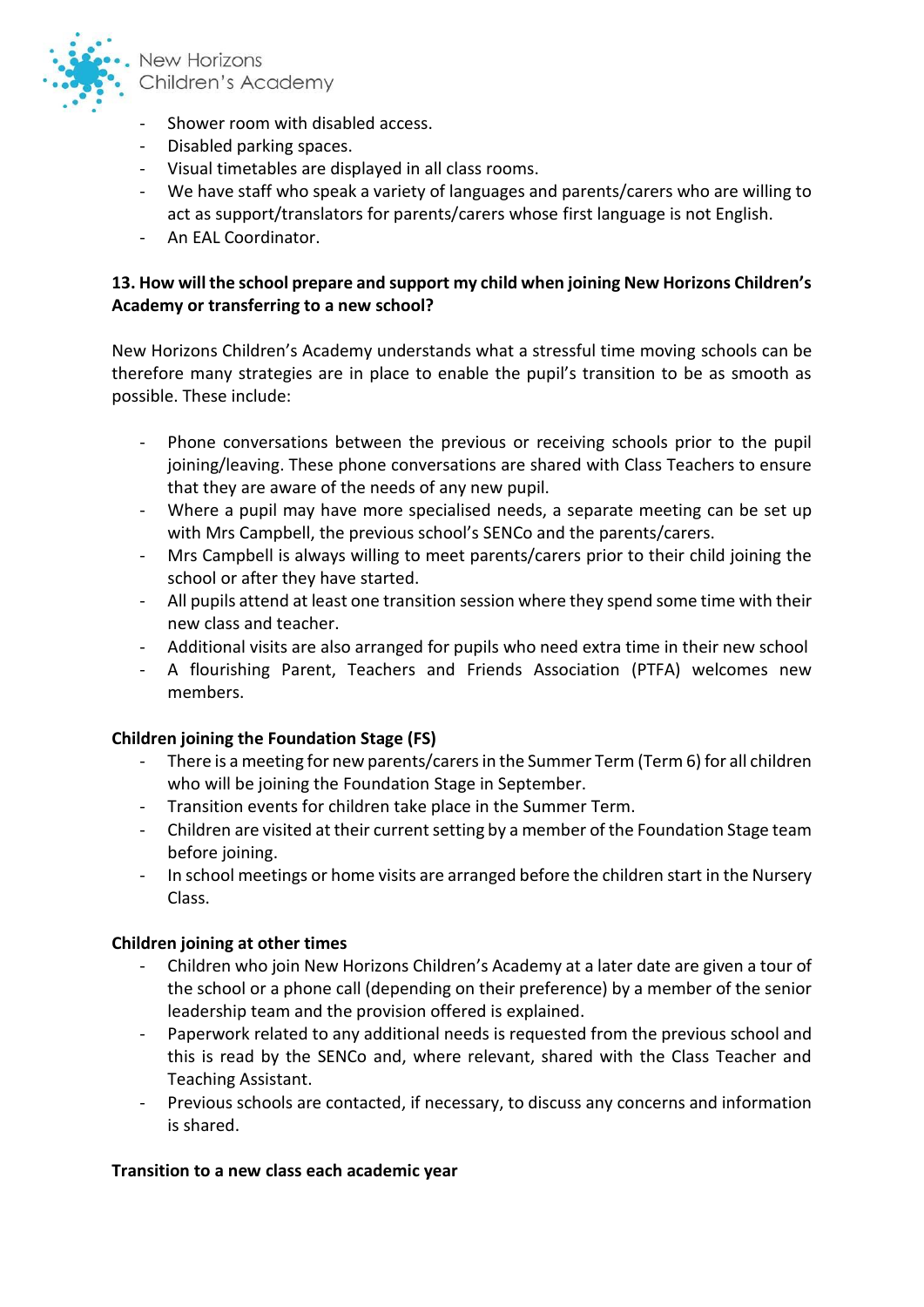

- Transition to a new class within New Horizons Children's Academy is facilitated by several sessions to meet new class teachers and get used to a new class environment.
- Pupils who may find this more difficult are given additional support where needed.

### **Children leaving New Horizons Children's Academy to join other schools**

- Where notice is given, the SENCo can liaise with the new school to pass on information.
- All paperwork is sent to the new school as soon as possible.

## **14. How are the school's resources allocated and matched to children's special educational needs and disabilities?**

- The SEND budget is allocated each financial year. The money is used to provide additional support or resources dependant on an individual's needs.
- Resources are requested and ordered as necessary to support pupils' learning.
- EduKey (online provision mapping software) is used to track spending on each pupil.
- Pupil premium payments are used to support these pupils' learning, development and wellbeing.
- The governing body is kept informed of funding decisions.
- Resources may include deployment of staff depending on individual circumstances.
- The additional provision may be allocated after discussion with the Class Teacher at Pupil Progress Meetings or if a concern has been raised at another time during the year.
- If any concerns are raised after assessments are undertaken, then further support or resources may be allocated to your child.

#### **15. How is the decision made about how much support my child will receive?**

- When children join the school, support is allocated on the information provided by the feeder school. Class Teachers will allocate teaching assistants to deliver interventions or support in class to individuals or small groups of children.
- During their school life, if further concerns are identified due to the pupil's lack of progress or well-being then other interventions will be arranged.
- Decisions are made in consultation with the class teacher and Inclusion Team
- Decisions are based upon tracking of pupil progress and as a result of assessments by outside agencies.
- Pupils may be discussed at an In School Review (ISR) three times a year where the staff, the SENCo and the Educational Psychologist attached to the school meet to try to provide solutions to problems not solved by Quality First Teaching.
- Parents/carers can request to see an outline of the support their child is receiving.

#### **16. How will my child be involved in discussions about and planning for their education?**

Pupils are at the centre of all decisions made by staff. Pupils are involved in decisions about their education in the following ways:

- Every day interactions between pupils and staff
- All SEND pupils contribute to their SEND Support Agreement
- Pupils with a School Based Support Plan contribute to this process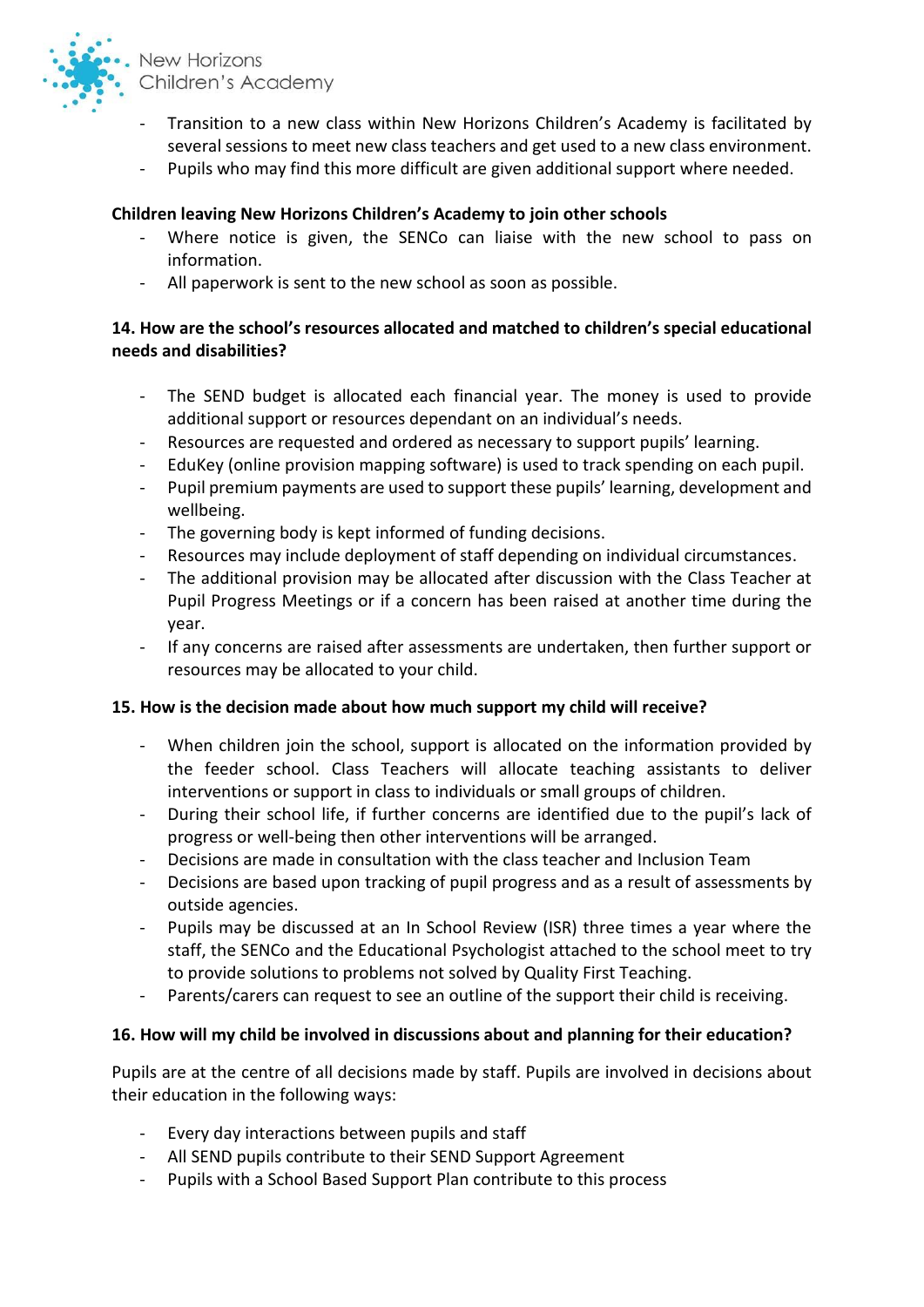

- Where appropriate , pupils attend Annual Reviews (those with Education, Health and Care Plans)
- Pupil conferencing takes place frequently throughout the year

# **17. How will I be involved in discussions about and planning for my child's education?**

All parents/carers are encouraged to contribute to their child's education. This may be through:

- Discussions with the Class Teacher
- Discussions at Parents' Evenings
- Discussions with Mrs Campbell or professionals from outside agencies
- Contact can be arranged with the SENCo or Home School Support Worker
- Parents/carers are also encouraged to attend a meeting and contribute to the review of their child's SEND Support Agreement

# **18. How does New Horizons Children's Academy evaluate the effectiveness of provision for pupils with SEND?**

- Discussions with pupils with SEND
- Discussions with parents/carers of pupils with SEND
- Monitoring of progress of pupils with SEND
- Pupil and parent view sections on SEND Support Agreements
- Monitoring of interventions/provisions in place for pupils with SEND
- Pupil, parent/carer and professionals' views sought during Annual Reviews of Education, Health and Care Plans
- Classroom observations
- Monitoring of staff in relation to meeting the SEND Code of Practice
- Learning Walks including a focus on pupils with SEND

### **19. Who can I contact for further information?**

If you wish to discuss your child's educational needs or are unhappy about something regarding your child's schooling please contact one of the following via the school office on 0333 360 2115.

- Your child's Class Teacher
- Your child's Phase Leader
- Mrs Campbell SENCo
- Miss Hales Assistant Headteacher/EYFS Phase leader
- Mrs Bacon Deputy Headteacher
- Mr Murphy Headteacher

### **Admission arrangements for pupils with SEN or disabilities**

New Horizons Children's Academy follows Medway Council's guidance regarding admissions for pupils with SEN or disabilities. This means that if a child has an EHCP, they will not go through the main admissions process and will discuss decisions with the SEN Team at Medway Council. If a pupil has a medical, health condition or disability, parents/carers will need to provide Medway Council with details of the diagnosis and a supporting letter from the GP or